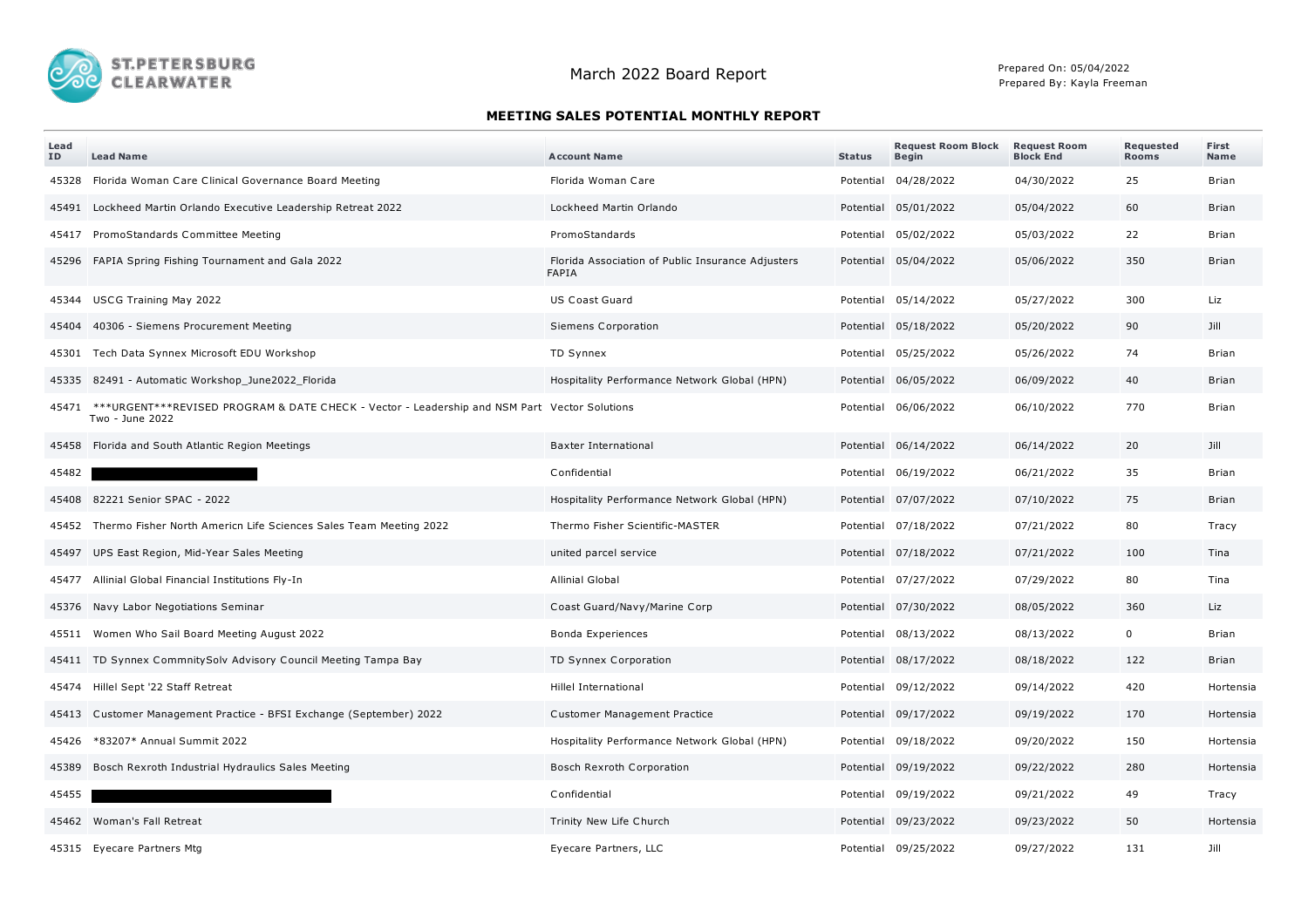| Lead<br>ID | <b>Lead Name</b>                                                                                       | <b>Account Name</b>                                                                     | <b>Status</b> | <b>Request Room Block</b><br><b>Begin</b> | <b>Request Room</b><br><b>Block End</b> | Requested<br><b>Rooms</b> | First<br>Name |
|------------|--------------------------------------------------------------------------------------------------------|-----------------------------------------------------------------------------------------|---------------|-------------------------------------------|-----------------------------------------|---------------------------|---------------|
|            | 45297 1st Annual PromoStandards Technology Summit and Hack-A-Thon Event                                | PromoStandards                                                                          |               | Potential 10/01/2022                      | 10/05/2022                              | 286                       | <b>Brian</b>  |
|            | 45386 TR-42 Meetings                                                                                   | Telecommunications Industry Association (TIA)                                           |               | Potential 10/01/2022                      | 10/07/2022                              | 254                       | Jill          |
|            | 45510 83327 Tech Meeting Oct 2022                                                                      | Hospitality Performance Network Global (HPN)                                            |               | Potential 10/02/2022                      | 10/07/2022                              | 415                       | Tracy         |
|            | 45329 CFEF 2022 Fall Meeting                                                                           | Consortium of Florida Education Foundations                                             |               | Potential 10/05/2022                      | 10/06/2022                              | 95                        | Brian         |
| 45432      | Paysafe REF#3718                                                                                       | American Guest                                                                          |               | Potential 10/06/2022                      | 10/09/2022                              | 90                        | Tracy         |
|            | 45345 Fall Home Builders Leadership Event                                                              | EventPrep, LLC                                                                          |               | Potential 10/26/2022                      | 10/27/2022                              | 30                        | Brian         |
| 45453      | Karachi American School Reunion                                                                        | Karachi American School                                                                 |               | Potential 10/28/2022                      | 10/30/2022                              | 80                        | <b>Brian</b>  |
| 45505      | Federation of State Medical Board - Bd Attorney workshop pp                                            | Federation of State Medical Boards of U.S.                                              |               | Potential 11/01/2022                      | 11/04/2022                              | 151                       | Tracy         |
| 45342      | 2022 Annual National Conference HPN #80931                                                             | Hospitality Performance Network Global (HPN)                                            |               | Potential 11/04/2022                      | 11/12/2022                              | 385                       | Jill          |
| 45494      | King Green - Leaders' Retreat - Nov 2022 - MX                                                          | King Green                                                                              |               | Potential 11/07/2022                      | 11/10/2022                              | 100                       | Tina          |
|            | 45416 November Advisory Board Meeting                                                                  | Catapult Learning                                                                       |               | Potential 11/15/2022                      | 11/16/2022                              | 60                        | Hortensia     |
|            | 45325 Nord Anglia Education - Thanksgiving Trip - November 2022                                        | Nord Anglia Education                                                                   |               | Potential 11/20/2022                      | 11/25/2022                              | 564                       | Brian         |
|            | 45338 2022 Winter Meeting                                                                              | <b>Turf Producers Association</b>                                                       |               | Potential 11/30/2022                      | 12/04/2022                              | 77                        | Jill          |
| 45503      | HD Company Holiday Party - December 1-4, 2022                                                          | HD Company                                                                              |               | Potential 12/01/2022                      | 12/03/2022                              | 60                        | Tracy         |
|            | 45451 Boiling Water Reactor Vessel and Internals Project (BWRVIP) Committee Meeting -<br>December 2022 | Electric Power Research Institute (EPRI)                                                |               | Potential 12/04/2022                      | 12/08/2022                              | 450                       | Tracy         |
|            | 45502 CHS Retail & Wholesale Discovery Meetings - REVISED                                              | CHS, Inc.                                                                               |               | Potential 12/04/2022                      | 12/08/2022                              | 132                       | Jill          |
|            | 45366 Pest Leadership Summit 2023                                                                      | HelmsBriscoe - MASTER                                                                   |               | Potential 12/05/2022                      | 12/09/2022                              | 520                       | Jill          |
|            | 45321 MH Professional Harrison Principals of Internal Medicine                                         | McGraw-Hill Global Education Holdings, LLC                                              |               | Potential 12/25/2022                      | 01/04/2023                              | 198                       | Jill          |
| 45388      |                                                                                                        |                                                                                         |               | Potential 01/04/2023                      | 01/13/2023                              | 913                       | Jill          |
|            | 45382 ISHRS 2023 Board & Strategic Planning Meeting                                                    | International Society of Hair Restoration Surgery<br>(ISHRS)                            |               | Potential 01/05/2023                      | 01/08/2023                              | 40                        | Jill          |
|            | 45289 FamilyLife Speaker Retreat 2023                                                                  | FamilyLife                                                                              |               | Potential 01/06/2023                      | 01/11/2023                              | 195                       | Tina          |
|            | 45320 2023 Select                                                                                      | CG                                                                                      |               | Potential 01/07/2023                      | 01/11/2023                              | 183                       | Tracy         |
|            | 45367 2023 Pest FOM Meeting                                                                            | HelmsBriscoe - MASTER                                                                   |               | Potential 01/08/2023                      | 01/13/2023                              | 595                       | Jill          |
| 45460      | 2023 Meeting                                                                                           | Southern Seed Association                                                               |               | Potential 01/13/2023                      | 01/16/2023                              | 150                       | Tina          |
|            | 45334 WH Annual Sales Meeting 2023                                                                     | Destinations Link Hospitality                                                           |               | Potential 01/14/2023                      | 01/20/2023                              | 192                       | Hortensia     |
|            | 45403 HRST - January 2023                                                                              | HRST, Inc                                                                               |               | Potential 01/16/2023                      | 01/20/2023                              | 370                       | Jill          |
|            | 45387 CAAHEP (Commission on Accreditation of Allied Health Education) Annual Conference<br>2023        | Commission on Accreditation of Allied Health Education Potential 01/18/2023<br>Programs |               |                                           | 01/22/2023                              | 215                       | <b>Brian</b>  |
|            | 45501 IAOS Retreat                                                                                     | International Academy of Sleep                                                          |               | Potential 01/18/2023                      | 01/21/2023                              | 150                       | Hortensia     |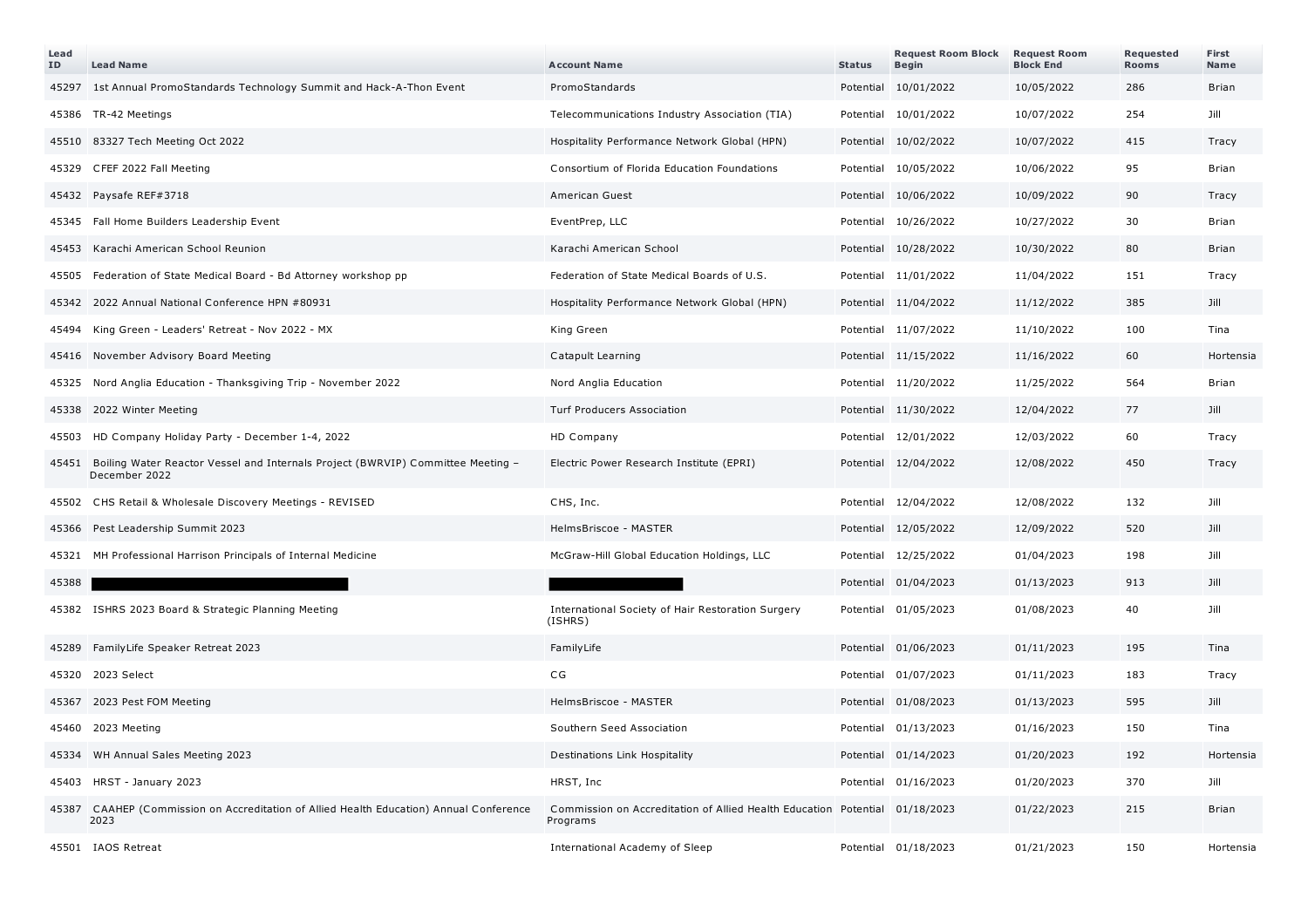| Lead<br>ID | <b>Lead Name</b>                                                                   | <b>Account Name</b>                                          | <b>Status</b> | <b>Request Room Block</b><br><b>Begin</b> | <b>Request Room</b><br><b>Block End</b> | Requested<br><b>Rooms</b> | First<br>Name |
|------------|------------------------------------------------------------------------------------|--------------------------------------------------------------|---------------|-------------------------------------------|-----------------------------------------|---------------------------|---------------|
|            | 45422 *82457* Sales Meeting 2023                                                   | Hospitality Performance Network Global (HPN)                 |               | Potential 01/20/2023                      | 01/26/2023                              | 545                       | Hortensia     |
|            | 45350 2023 CEO Summit                                                              | Lutheran Services in America                                 |               | Potential 01/21/2023                      | 01/25/2023                              | 255                       | Liz           |
|            | 45370 Handyman Connection 2023                                                     | Handyman Connection                                          |               | Potential 01/21/2023                      | 01/26/2023                              | 253                       | Jill          |
| 45433      |                                                                                    |                                                              |               | Potential 01/21/2023                      | 01/23/2023                              | 409                       | Tracy         |
|            | 45480 NGA - 2023 Annual Conference                                                 | National Glass Association                                   |               | Potential 01/21/2023                      | 01/25/2023                              | 375                       | Liz           |
|            | 45415 CCCI Cru Jesus Film Reps Meeting (FL) 2023                                   | The JESUS Film Project                                       |               | Potential 01/22/2023                      | 01/27/2023                              | 234                       | Hortensia     |
|            | 45349 2023 Disability Network "DN" Winter Meeting                                  | Lutheran Services in America                                 |               | Potential 01/25/2023                      | 01/27/2023                              | 30                        | Liz           |
| 45407      | 82310 Trustees Meeting Jan 2023                                                    | Hospitality Performance Network Global (HPN)                 |               | Potential 01/25/2023                      | 01/28/2023                              | 35                        | Tracy         |
|            | 45448 Apple Moving 2023 Annual Meeting                                             | Apple Moving                                                 |               | Potential 01/25/2023                      | 01/26/2023                              | 80                        | Tracy         |
|            | 45492 PDI's 2023 SKO (Sales Kick-Off)                                              | PDI                                                          |               | Potential 01/27/2023                      | 02/03/2023                              | 1061                      | Tina          |
|            | 45435 2023 ACHP Winter Board of Directors Meeting                                  | Alliance for Community Health Plans                          |               | Potential 01/28/2023                      | 01/31/2023                              | 91                        | Liz           |
| 45393      | WISPA Executive Summit                                                             | Wireless Internet Service Providers Association              |               | Potential 01/30/2023                      | 02/02/2023                              | 322                       | Liz           |
|            | 45436 2023 World Vision Pastor's Gathering                                         | World Vision                                                 |               | Potential 02/01/2023                      | 02/04/2023                              | 770                       | Hortensia     |
| 45457      | Depauw- Board of Trustees Retreat- Feb 2023                                        | DePauw University                                            |               | Potential 02/02/2023                      | 02/05/2023                              | 196                       | Jill          |
|            | 45373 GPS CKO 2023                                                                 | GuidePoint Security LLC                                      |               | Potential 02/05/2023                      | 02/08/2023                              | 1945                      | Liz           |
|            | 45368 2023 SDM Meeting                                                             | HelmsBriscoe - MASTER                                        |               | Potential 02/06/2023                      | 02/08/2023                              | 320                       | Jill          |
|            | 45409 82610V3 - NSM All Company Meeting 2023                                       | Hospitality Performance Network Global (HPN)                 |               | Potential 02/07/2023                      | 02/12/2023                              | 1150                      | Brian         |
|            | 45420 FADSS 2023 Spring Leadership Conference                                      | Florida Association of District School Superintendents       |               | Potential 02/07/2023                      | 02/09/2023                              | 591                       | Brian         |
|            | 45412 Sales Meeting 2023 HPN #83035                                                | Hospitality Performance Network Global (HPN)                 |               | Potential 02/13/2023                      | 02/16/2023                              | 600                       | Jill          |
|            | 45394 CCCI-Cru Momentum Europe Partner & Friends Retreat 2023                      | campus crusade for Christ                                    |               | Potential 02/15/2023                      | 02/19/2023                              | 173                       | Hortensia     |
|            | 45348 Florida Society of Children of the American Revolution State Conference 2023 | Florida Society Children of the American Revolution<br>(CAR) |               | Potential 02/17/2023                      | 02/19/2023                              | 91                        | Brian         |
|            | 45300 UF CME (College of Medicine) Running Medicine Conference                     | University of Florida Continuing Medical Education           |               | Potential 02/22/2023                      | 02/23/2023                              | 130                       | Brian         |
|            | 45496 MTW East Coast Ambassadors Weekend 2023                                      | Mission to the World                                         |               | Potential 02/22/2023                      | 02/26/2023                              | 111                       | Tina          |
|            | 45299 Embody Dance Conference                                                      | Meetings Made Easy LLC                                       |               | Potential 02/23/2023                      | 02/26/2023                              | 223                       | Brian         |
|            | 45353 Blo Blow Dry Bar 2023 Franchise Conference                                   | Blo Blow Dry Bar Inc.                                        |               | Potential 02/24/2023                      | 02/28/2023                              | 435                       | Hortensia     |
|            | 45355 2023 North America Customer Development Meeting                              | Colgate-Palmolive                                            |               | Potential 02/25/2023                      | 03/04/2023                              | 1230                      | Hortensia     |
|            | 45506 LJG 2023 Annual Meeting                                                      | Leading Jewelers Guild                                       |               | Potential 03/02/2023                      | 03/07/2023                              | 364                       | Tracy         |
|            | 45470 Western Great Lakes Pilots Association (WGLPA) Annual Business Meeting 2023  | Western Great Lakes Pilots Association                       |               | Potential 03/05/2023                      | 03/10/2023                              | 180                       | Jill          |
|            | 45478 Circle of Excellence 2023                                                    | Purpose Financial                                            |               | Potential 03/05/2023                      | 03/09/2023                              | 1050                      | Tina          |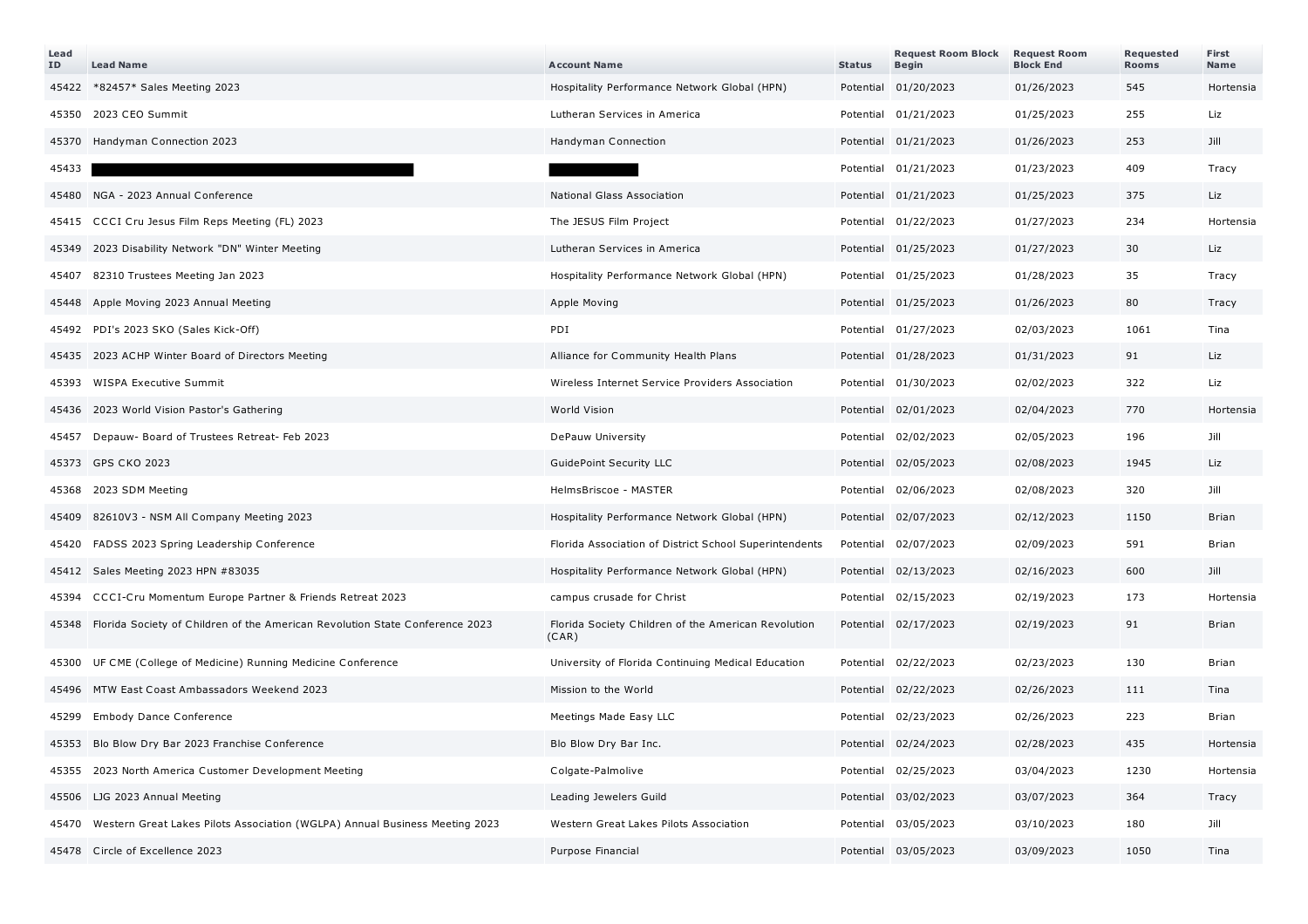| Lead<br>ID | <b>Lead Name</b>                                                  | <b>Account Name</b>                                          | <b>Status</b> | <b>Request Room Block</b><br><b>Begin</b> | <b>Request Room</b><br><b>Block End</b> | Requested<br><b>Rooms</b> | First<br><b>Name</b> |
|------------|-------------------------------------------------------------------|--------------------------------------------------------------|---------------|-------------------------------------------|-----------------------------------------|---------------------------|----------------------|
| 45438      | BBYO North Florida April '23 Spring Convention                    | B'nai B'rith Youth Organization                              | Potential     | 04/07/2023                                | 04/08/2023                              | 34                        | Hortensia            |
| 45487      | Henkel Sales Leadership Conference                                | Henkel Corporation (CT)                                      |               | Potential 04/19/2023                      | 04/25/2023                              | 470                       | Jill                 |
| 45369      | SDM 2022 Meeting                                                  | HelmsBriscoe - MASTER                                        |               | Potential 05/01/2023                      | 05/03/2023                              | 320                       | Jill                 |
| 45509      | 83158 Diamond Club                                                | Hospitality Performance Network Global (HPN)                 |               | Potential 05/01/2023                      | 05/08/2023                              | 549                       | Tracy                |
| 45421      | *82703* 2023 National Sales Meeting                               | Hospitality Performance Network Global (HPN)                 |               | Potential 05/08/2023                      | 05/11/2023                              | 255                       | Hortensia            |
|            | 45406 2023 Hill's National Commercial Experience                  | Hill's Pet Nutrition                                         |               | Potential 05/20/2023                      | 05/25/2023                              | 1581                      | Jill                 |
| 45343      | Numed, Inc. Biennial Conference                                   | Numed, Inc.                                                  |               | Potential 06/01/2023                      | 06/04/2023                              | 230                       | Tracy                |
|            | 45443 2023 Global Pouch                                           | <b>BNP MEDIA</b>                                             |               | Potential 06/05/2023                      | 06/08/2023                              | 695                       | Jill                 |
| 45292      |                                                                   | Confidential                                                 |               | Potential 06/06/2023                      | 06/09/2023                              | 198                       | <b>Brian</b>         |
|            | 45318 2023 CG Premier East- June                                  | Susan Gibson Meeting Consultant, LLC                         |               | Potential 06/10/2023                      | 06/17/2023                              | 394                       | Tracy                |
|            | 45319 2023 CG Premier East- December                              | Susan Gibson Meeting Consultant, LLC                         |               | Potential 06/10/2023                      | 06/17/2023                              | 394                       | Tracy                |
|            | 45379 Soil & Water Conservation Society Ann conf 2023             | Soil & Water Conservation Society                            |               | Potential 07/20/2023                      | 07/27/2023                              | 859                       | Jill                 |
|            | 45357 FPCA Annual 2023                                            | Florida Prestressed Concrete Association                     |               | Potential 07/26/2023                      | 07/30/2023                              | 187                       | Brian                |
|            | 45490 Florida Trial Court Staff Attourneys Association            | Florida Trial Court Staff Attourneys Association<br>(FTCSAA) |               | Potential 08/22/2023                      | 08/26/2023                              | 207                       | <b>Brian</b>         |
|            | 45507 LIFE is Good Conference Sept 2023                           | LIFE is Good Unschooling Conference                          |               | Potential 08/31/2023                      | 09/03/2023                              | 419                       | Tracy                |
| 45337      | 82813 - Annual Conference 2023 Group 1 of 2                       | Hospitality Performance Network Global (HPN)                 |               | Potential 09/30/2023                      | 10/07/2023                              | 730                       | <b>Brian</b>         |
|            | 45356 Fraternal Order of Police FL State Lodge Fall Board Meeting | Fraternal Order of Police FL State Lodge                     |               | Potential 10/02/2023                      | 10/06/2023                              | 490                       | Brian                |
|            | 45352 AADI Installation Safari October 2023                       | American Association of Dental Insultants                    |               | Potential 10/09/2023                      | 10/14/2023                              | 187                       | Liz                  |
| 45340      | 2023 FCCS Farm Credit Sales Leaders Conference                    | <b>FCCS</b>                                                  |               | Potential 10/15/2023                      | 10/19/2023                              | 449                       | Tracy                |
| 45419      | *81006V2* Fall 2023 Networking Meeting                            | Hospitality Performance Network Global (HPN)                 |               | Potential 11/12/2023                      | 11/17/2023                              | 525                       | Hortensia            |
|            | 45298 2023 Florida Automated Vehicle Summit (FAVS) - Tampa        | Tampa Hillsborough Expressway Authority - THEA               |               | Potential 11/14/2023                      | 11/17/2023                              | 344                       | <b>Brian</b>         |
| 45293      | 2024 NAPM Annual Conference                                       | National Association of Presort Mailers (NAPM)               |               | Potential 02/03/2024                      | 02/09/2024                              | 400                       | Tracy                |
|            | 45485 83369 MCMP Spring 2024 Conference                           | Hospitality Performance Network Global (HPN)                 |               | Potential 02/04/2024                      | 02/08/2024                              | 805                       | <b>Brian</b>         |
|            | 45396 Joint Committee Meeting 2024                                | Packaging Machinery Manufacturers Institute (PMMI)           |               | Potential 02/07/2024                      | 02/10/2024                              | 322                       | Liz                  |
|            | 45495 MTW East Coast Ambassadors Weekend 2024                     | Mission to the World                                         |               | Potential 02/14/2024                      | 02/18/2024                              | 111                       | Tina                 |
|            | 45414 NSSF BOG 2024                                               | <b>NSSF</b>                                                  |               | Potential 03/17/2024                      | 03/23/2024                              | 124                       | Hortensia            |
|            | 45456 Circle of Excellence - April 2024                           | Fab at Incentives                                            |               | Potential 04/03/2024                      | 04/11/2024                              | 599                       | Tracy                |
|            | 45400 2024 Grinnell Mutual President's Club Meeting               | Grinnell Mutual Reinsurance Company                          |               | Potential 06/01/2024                      | 06/04/2024                              | 393                       | Jill                 |
| 45294      |                                                                   | Confidential                                                 |               | Potential 06/04/2024                      | 06/07/2024                              | 198                       | Brian                |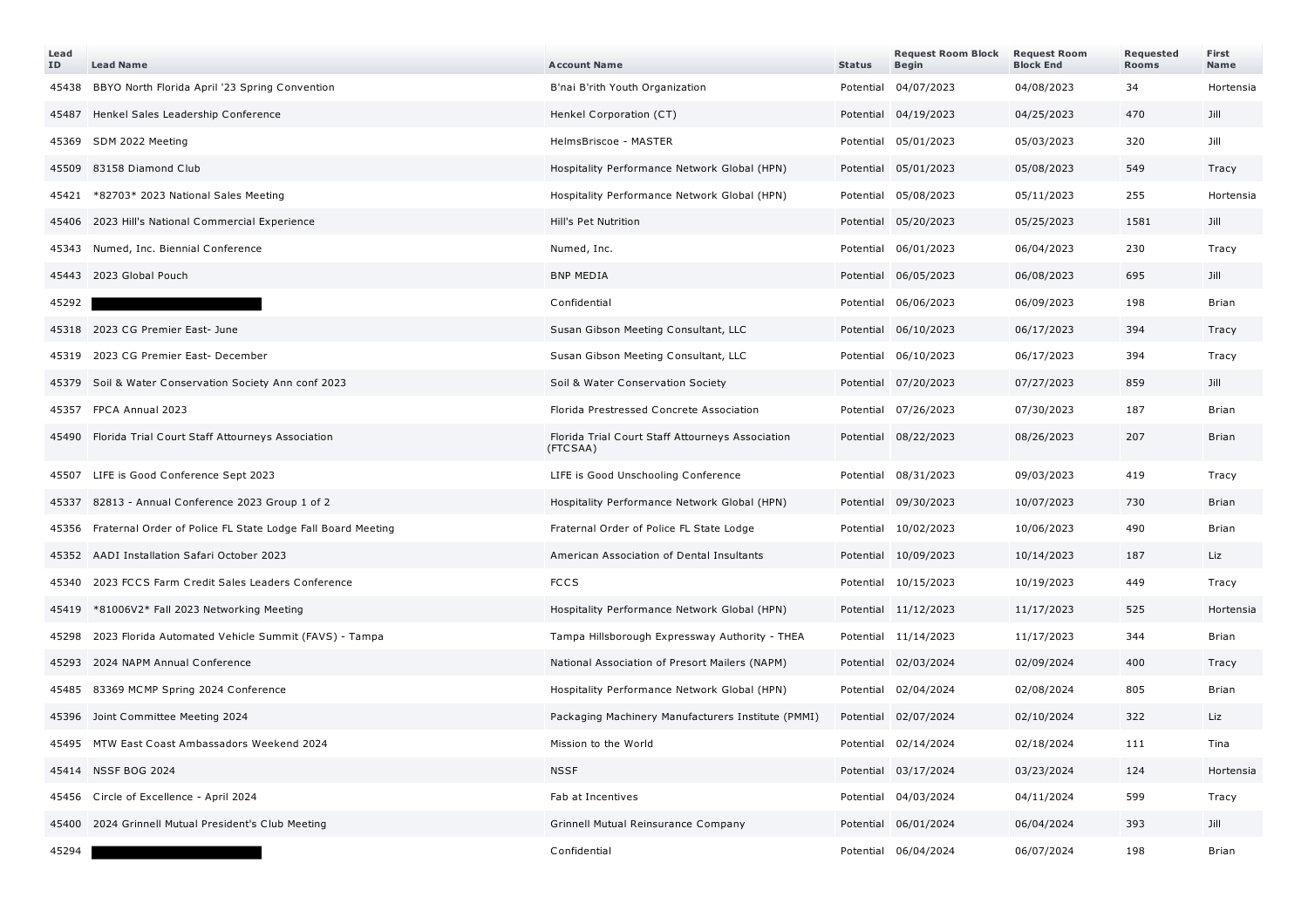| Lead<br>ID | <b>Lead Name</b>                                      | <b>Account Name</b>                            | <b>Status</b> | <b>Request Room Block</b><br><b>Begin</b> | <b>Request Room</b><br><b>Block End</b> | Requested<br><b>Rooms</b> | First<br>Name |
|------------|-------------------------------------------------------|------------------------------------------------|---------------|-------------------------------------------|-----------------------------------------|---------------------------|---------------|
|            | 45475 Judicial Assistants Association Conference 2024 | Judicial Assistants Association of Florida     | Potential     | 08/20/2024                                | 08/23/2024                              | 375                       | Brian         |
|            | 45384 ALDAcon 2024                                    | Association of Late-Deafened Adults (ALDA)     |               | Potential 10/15/2024                      | 10/19/2024                              | 375                       | Jill          |
|            | 45306 2025 NAPM Annual Conference                     | National Association of Presort Mailers (NAPM) |               | Potential 02/03/2025                      | 02/09/2025                              | 400                       | Tracy         |
| 45302      |                                                       |                                                |               | Potential 10/14/2025                      | 10/18/2025                              | 780                       | Brian         |
| 45304      |                                                       |                                                |               | Potential 10/13/2026                      | 10/17/2026                              | 780                       | Brian         |
| 45305      |                                                       |                                                |               | Potential 10/12/2027                      | 10/16/2027                              | 780                       | Brian         |
|            | <b>COUNT: 117</b>                                     |                                                |               |                                           |                                         | SUM: 40011                |               |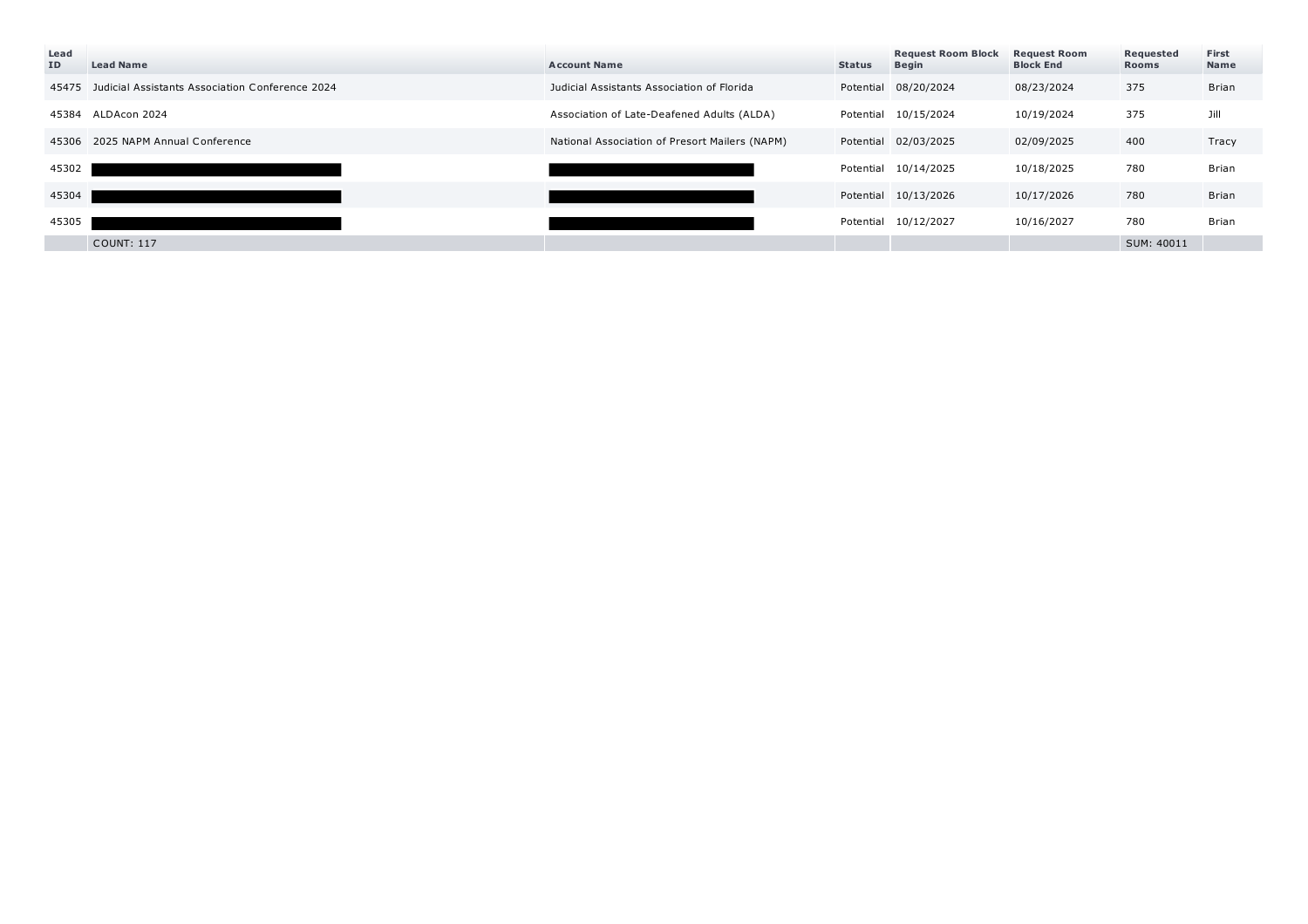

## **MEETING SALES DEFINITE MONTHLY REPORT**

|       | Lead ID Lead Name                                                      |            | Definite Date Total Room Nights Possible | <b>Room Block Begin</b> | <b>Room Block End</b> | <b>Spending (Total)</b> | Taxes-Local(Direct) | <b>First Name</b> |
|-------|------------------------------------------------------------------------|------------|------------------------------------------|-------------------------|-----------------------|-------------------------|---------------------|-------------------|
| 43728 | Donovan/Praetorius Wedding Block                                       | 03/09/2022 | 22                                       | 10/08/2021              | 10/11/2021            | \$14,581.22             | \$339.03            | Renee             |
| 44349 | Days Remembered by ND: Lauer/Livengood Wedding Block                   | 03/09/2022 | 40                                       | 11/03/2021              | 11/07/2021            | \$25,101.12             | \$657.69            | Renee             |
| 44423 | Days Remembered by ND: Bet & Miki Davis Wedding Block                  | 03/09/2022 | 30                                       | 11/11/2021              | 11/14/2021            | \$20,980.45             | \$569.51            | Renee             |
| 43729 | Griggs/Layman Wedding Block                                            | 03/09/2022 | 22                                       | 11/12/2021              | 11/15/2021            | \$15,325.09             | \$373.67            | Renee             |
| 44630 | Flagstar Bank - December Meeting                                       | 03/01/2022 | 42                                       | 12/05/2021              | 12/09/2021            | \$32,084.40             | \$747.25            | Jill              |
| 44649 | MiTek Inc.                                                             | 03/01/2022 | 17                                       | 12/05/2021              | 12/06/2021            | \$15,135.54             | \$350.20            | Jill              |
| 44496 | BASF - Orlando 2021 Dec                                                | 03/09/2022 | 32                                       | 12/13/2021              | 12/15/2021            | \$30,904.71             | \$739.43            | Hortensia         |
| 44948 | DB&A Largo                                                             | 03/07/2022 | 560                                      | 01/03/2022              | 03/31/2022            | \$308,603.31            | \$7,343.00          | <b>Brian</b>      |
| 44802 | 2022 FTAP Kick Off Meeting (Pall Corp a Danaher OpCo)                  | 03/09/2022 | 60                                       | 01/12/2022              | 01/14/2022            | \$47,218.34             | \$1,124.99          | Hortensia         |
| 44121 | Days Remembered by ND: Salib/Ibrahim Wedding Block                     | 03/09/2022 | 50                                       | 01/14/2022              | 01/16/2022            | \$35,741.42             | \$891.81            | Renee             |
| 43904 | Corelogic Spatial and Insurance Symposium 2022                         | 03/14/2022 | 577                                      | 01/26/2022              | 01/28/2022            | \$625,156.11            | \$16,273.51         | Hortensia         |
| 43737 | Women in Manufacturing Association - Winter Leadership Conference 2022 | 03/01/2022 | 397                                      | 01/31/2022              | 02/04/2022            | \$358,661.11            | \$8,218.60          | Jill              |
| 44267 | MISO Transmission Owners - 2022 Annual Planning Meeting                | 03/01/2022 | 115                                      | 02/02/2022              | 02/04/2022            | \$118,331.56            | \$3,114.71          | Jill              |
| 44929 | St. Mark Retreat 2022                                                  | 03/01/2022 | 48                                       | 02/06/2022              | 02/10/2022            | \$44,978.24             | \$1,269.76          | Hortensia         |
| 44790 | Board of Directors Strategic Planning Meeting                          | 03/10/2022 | 42                                       | 02/10/2022              | 02/13/2022            | \$44,423.99             | \$1,226.28          | Jill              |
| 44723 | Global Sales Meeting Feb 2022 80236                                    | 03/10/2022 | 188                                      | 02/14/2022              | 02/17/2022            | \$140,538.11            | \$3,588.20          | Jill              |
| 44760 | Del Monte - National Account F23 Team Meeting - 2022                   | 03/01/2022 | 36                                       | 02/14/2022              | 02/16/2022            | \$29,766.71             | \$809.49            | Brian             |
| 43665 | Herzing Annual Meeting 2022                                            | 03/01/2022 | 335                                      | 02/15/2022              | 02/18/2022            | \$321,264.12            | \$8,661.86          | Jill              |
| 45215 | PR0043 Clearwater FEB & MAR Berthing                                   | 03/09/2022 | 900                                      | 02/17/2022              | 03/21/2022            | \$499,530.33            | \$11,831.09         | Liz               |
| 45048 | V-Forward Indy Car Sponsor St Pete Race                                | 03/02/2022 | 114                                      | 02/24/2022              | 02/27/2022            | \$186,199.41            | \$6,286.08          | Jill              |
| 45347 | SISO CEO Summit 2022                                                   | 03/09/2022 | 1,046                                    | 03/18/2022              | 03/24/2022            | \$1,159,677.92          | \$28,776.43         | Tina              |
| 45341 | Amazon St. Petersburg; AMZL WHS Field Leaders Conference; 03/22 NH     | 03/24/2022 | 51                                       | 03/22/2022              | 03/24/2022            | \$44,588.20             | \$1,050.77          | Tracy             |
| 45361 | ACPOC Annual 2022 Meeting                                              | 03/11/2022 | 364                                      | 04/06/2022              | 04/09/2022            | \$284,414.07            | \$7,848.14          | Jill              |
| 45146 | Media Co-Op                                                            | 03/17/2022 | 9                                        | 04/07/2022              | 04/09/2022            | \$6,352.80              | \$148.19            | Liz               |
| 44005 | Berkhimer/Bishop Wedding Room Block                                    | 03/10/2022 | 60                                       | 04/08/2022              | 04/10/2022            | \$44,922.05             | \$1,164.64          | Renee             |
| 45434 |                                                                        | 03/23/2022 | 30                                       | 04/19/2022              | 04/21/2022            | \$31,417.40             | \$846.32            | Tracy             |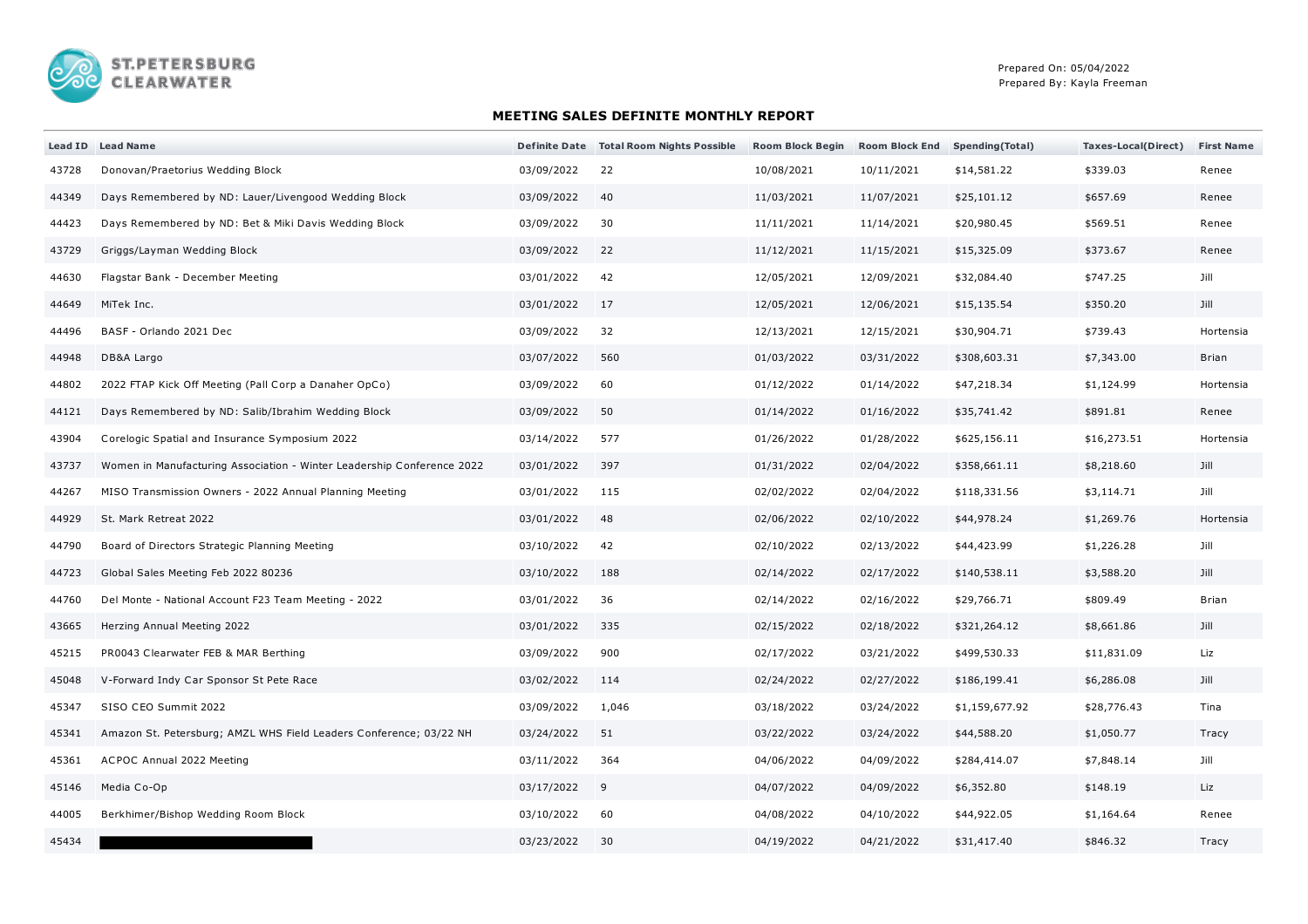|       | Lead ID Lead Name                                                 |            | Definite Date Total Room Nights Possible | <b>Room Block Begin</b> | <b>Room Block End</b> | <b>Spending (Total)</b> | Taxes-Local(Direct) | <b>First Name</b> |
|-------|-------------------------------------------------------------------|------------|------------------------------------------|-------------------------|-----------------------|-------------------------|---------------------|-------------------|
| 45359 | ASNTR 2022 Conference                                             | 03/11/2022 | 265                                      | 04/26/2022              | 05/01/2022            | \$289,717.83            | \$5,924.82          | Brian             |
| 42463 | Dillon/ Hibbitt Wedding                                           | 03/16/2022 | 49                                       | 04/29/2022              | 05/01/2022            | \$49,442.53             | \$1,308.72          | Renee             |
| 43999 | VGM Group Essentially Women Conference                            | 03/01/2022 | 363                                      | 04/29/2022              | 05/04/2022            | \$320,111.50            | \$7,109.28          | Jill              |
| 45445 | Gemayel/Buller Wedding                                            | 03/24/2022 | 60                                       | 04/29/2022              | 05/01/2022            | \$49,633.30             | \$1,070.88          | Renee             |
| 45467 | Beta Sigma Phi Florida State Convention 2022                      | 03/25/2022 | 326                                      | 05/11/2022              | 05/15/2022            | \$193,965.43            | \$5,022.38          | Hortensia         |
| 45486 | HFMA FL Spring Conference 2022                                    | 03/29/2022 | 426                                      | 05/15/2022              | 05/18/2022            | \$392,550.30            | \$9,473.11          | Brian             |
| 45398 | ASNM Annual Meeting 2022                                          | 03/17/2022 | 260                                      | 05/18/2022              | 05/21/2022            | \$249,675.84            | \$6,203.79          | Jill              |
| 45498 | DCI MD 2022 Conference                                            | 03/30/2022 | 575                                      | 05/18/2022              | 05/22/2022            | \$517,090.48            | \$13,075.12         | Tina              |
| 45351 | Florida ISA                                                       | 03/10/2022 | 515                                      | 06/19/2022              | 06/22/2022            | \$426,828.98            | \$8,450.23          | Brian             |
| 45216 | 2022 Financial Management Seminar                                 | 03/29/2022 | 600                                      | 06/25/2022              | 07/02/2022            | \$595,804.05            | \$15,544.72         | Tina              |
| 44610 | 2022 A&M Partner Meeting                                          | 03/01/2022 | 227                                      | 06/26/2022              | 06/30/2022            | \$209,812.58            | \$6,004.73          | Brian             |
| 44643 | Bad Boy Vendor Meeting 2022                                       | 03/30/2022 | 244                                      | 07/10/2022              | 07/14/2022            | \$202,120.61            | \$4,276.80          | Tina              |
| 45410 | Butts Family Reunion 2022                                         | 03/21/2022 | 40                                       | 07/21/2022              | 07/25/2022            | \$24,576.54             | \$703.48            | Brian             |
| 44500 | Bettinger/Smach Wedding Room Block                                | 03/09/2022 | 22                                       | 08/03/2022              | 08/05/2022            | \$16,866.05             | \$416.17            | Renee             |
| 44862 | USA Artistic Swimming Annual Convention                           | 03/03/2022 | 550                                      | 09/06/2022              | 09/12/2022            | \$474,717.58            | \$8,863.18          | Tracy             |
| 45182 | 2022 Case Studies - West                                          | 03/12/2022 | 44                                       | 09/28/2022              | 10/02/2022            | \$45,467.03             | \$1,129.53          | Jill              |
| 45363 | Property Appraisers Association of Florida 2022 Annual Conference | 03/11/2022 | 123                                      | 09/28/2022              | 09/30/2022            | \$94,846.88             | \$2,385.57          | Brian             |
| 45333 |                                                                   | 03/07/2022 | 270                                      | 10/31/2022              | 11/04/2022            | \$235,962.12            | \$4,929.30          | Tracy             |
| 44562 | King High School Class of 72 Reunion                              | 03/16/2022 | 161                                      | 11/04/2022              | 11/07/2022            | \$187,711.62            | \$3,416.34          | Hortensia         |
| 45121 | 2022 NCVH St Pete/Clearwater Regional Meeting                     | 03/30/2022 | 44                                       | 11/04/2022              | 11/05/2022            | \$59,377.20             | \$1,061.04          | Tina              |
| 44806 | Weisbeck wedding, FL                                              | 03/10/2022 | 122                                      | 11/17/2022              | 11/20/2022            | \$133,696.52            | \$3,262.86          | Renee             |
| 44354 | Musculoskeletal Tumor Society Annual Meeting                      | 03/10/2022 | 509                                      | 11/29/2022              | 12/02/2022            | \$517,258.29            | \$11,666.69         | Jill              |
| 45365 | <b>NAAC 2022</b>                                                  | 03/11/2022 | 500                                      | 12/05/2022              | 12/08/2022            | \$398,612.70            | \$10,039.29         | Jill              |
| 45358 | HealthCare Appraisors 2022 Annual Conference                      | 03/11/2022 | 342                                      | 12/06/2022              | 12/11/2022            | \$285,728.65            | \$8,351.45          | Brian             |
| 45237 | Joint Committee Meeting 2023                                      | 03/29/2022 | 475                                      | 01/30/2023              | 02/02/2023            | \$533,448.67            | \$14,653.01         | Liz               |
| 45459 | 2023 February Winter Board Committee Meeting                      | 03/24/2022 | 599                                      | 02/08/2023              | 02/17/2023            | \$420,681.77            | \$8,817.41          | Hortensia         |
| 43928 | Radian 2023 Sales Conference                                      | 03/10/2022 | 567                                      | 02/12/2023              | 02/15/2023            | \$620,320.38            | \$17,377.65         | Hortensia         |
| 44563 | AOLP 2023 Annual Conference                                       | 03/09/2022 | 370                                      | 02/20/2023              | 02/25/2023            | \$374,575.94            | \$8,536.35          | Hortensia         |
| 45285 | Med City Anesthesia Seminars                                      | 03/14/2022 | 284                                      | 04/23/2023              | 04/26/2023            | \$322,984.02            | \$9,026.00          | Jill              |
| 44465 | 2022 Performance Impact Summit                                    | 03/09/2022 | 260                                      | 05/01/2023              | 05/03/2023            | \$242,498.24            | \$6,162.19          | Liz               |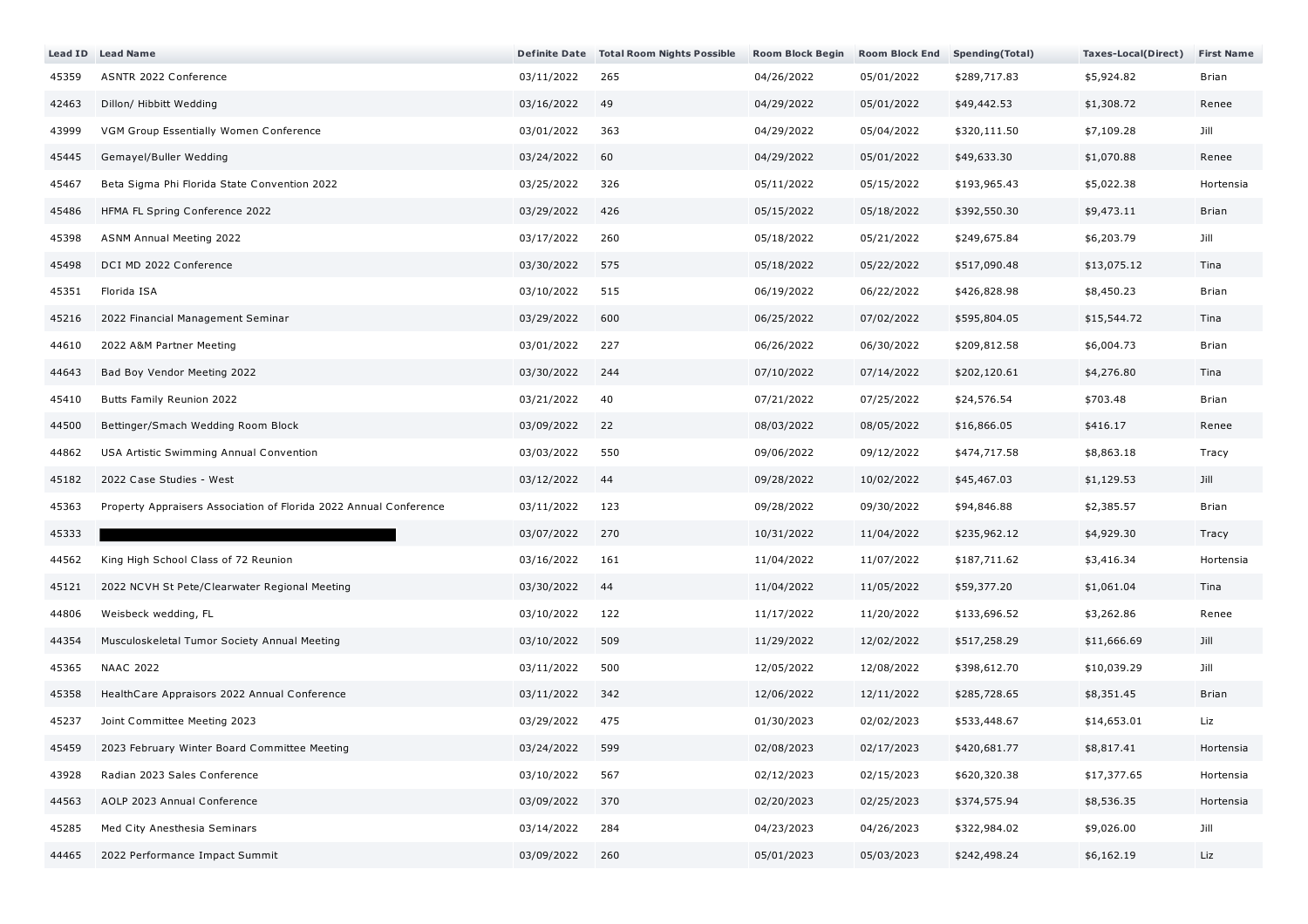|       | Lead ID Lead Name   |            | Definite Date Total Room Nights Possible | <b>Room Block Begin</b> | <b>Room Block End</b> | Spending (Total)     | Taxes-Local(Direct) | <b>First Name</b> |
|-------|---------------------|------------|------------------------------------------|-------------------------|-----------------------|----------------------|---------------------|-------------------|
| 44910 |                     | 03/31/2022 | 969                                      | 05/05/2023              | 05/11/2023            | \$1,017,238.88       | \$24,936.26         | Tracy             |
| 44536 |                     | 03/14/2022 | 1,325                                    | 08/07/2023              | 08/16/2023            | \$1,131,535.98       | \$20,802.71         | Hortensia         |
| 44631 | 2023 IICMVA Meeting | 03/11/2022 | 114                                      | 10/08/2023              | 10/11/2023            | \$106,917.32         | \$2,468.23          | Jill              |
| 45083 |                     | 03/24/2022 | 1,852                                    | 10/27/2023              | 11/04/2023            | \$1,892,499.27       | \$39,938.69         | Hortensia         |
| 45362 |                     | 03/11/2022 | 3,079                                    | 11/04/2023              | 11/08/2023            | \$2,255,204.03       | \$54,104.50         | Brian             |
|       | COUNT: 61           |            | SUM: 21,718                              |                         |                       | SUM: \$19,375,376.84 | SUM: \$460,763.13   |                   |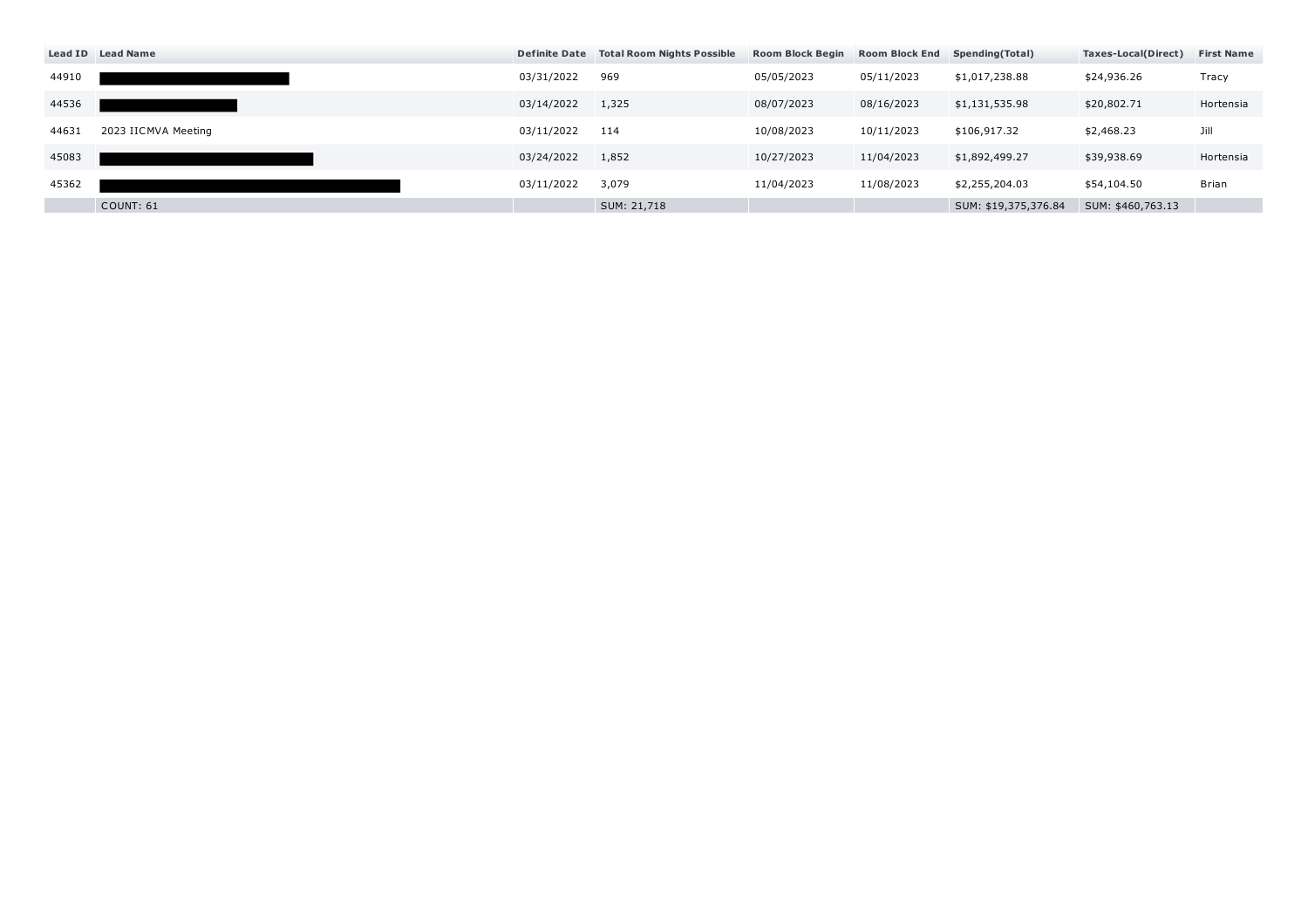

## **MEETING SALES YTD DEFINITE LEADS FY22**

| Lead<br>ID | <b>Lead Name</b>                                             | <b>Definite</b><br>Date | <b>Total Room Nights</b><br><b>Possible</b> | <b>Room Block</b><br><b>Begin</b> | <b>Room Block</b><br>End | <b>Spending(Total)</b> | Taxes-<br>Local(Direct) | First<br>Name |
|------------|--------------------------------------------------------------|-------------------------|---------------------------------------------|-----------------------------------|--------------------------|------------------------|-------------------------|---------------|
|            | 45158 Beach Boogie - 2021                                    | 02/03/2022 275          |                                             | 08/26/2021                        | 08/29/2021               | \$213,894.32           | \$4,009.35              | <b>Brian</b>  |
|            | 44032 AMI - Sales Marketing Training                         | 10/20/2021 22           |                                             | 09/16/2021                        | 09/18/2021               | \$15,530.28            | \$361.72                | Liz           |
|            | 44653 LifePro User Conference 2021                           | 10/15/2021 587          |                                             | 09/23/2021                        | 10/03/2021               | \$624,944.41           | \$13,782.01             | Hortensia     |
|            | 44657 Birge Wedding                                          | 10/15/2021 59           |                                             | 10/07/2021                        | 10/10/2021               | \$74,239.27            | \$1,302.68              | Renee         |
|            | 44680 AMI - Sales Marketing Training                         | 10/20/2021 23           |                                             | 10/07/2021                        | 10/09/2021               | \$19,101.49            | \$389.88                | Liz           |
|            | 43728 Donovan/Praetorius Wedding Block                       | 03/09/2022 22           |                                             | 10/08/2021                        | 10/11/2021               | \$14,581.22            | \$339.03                | Renee         |
| 44874      |                                                              | 12/03/2021 300          |                                             | 10/14/2021                        | 10/17/2021               | \$271,899.24           | \$6,239.77              | Jill          |
|            | 44654 Florida Municipal Bond Club 2021                       | 10/15/2021 223          |                                             | 10/20/2021                        | 10/23/2021               | \$201,090.32           | \$6,015.58              | <b>Brian</b>  |
|            | 44509 Books at the Beach Oct. 2021                           | 10/18/2021 297          |                                             | 10/21/2021                        | 10/24/2021               | \$258,930.66           | \$6,349.59              | Tina          |
|            | 44681 AMI - Sales Marketing Training                         | 10/20/2021 23           |                                             | 10/21/2021                        | 10/23/2021               | \$19,101.49            | \$389.88                | Liz           |
|            | 44795 Detroit Summer Sales Trip                              | 11/16/2021 125          |                                             | 10/22/2021                        | 10/25/2021               | \$89,844.07            | \$2,185.33              | Tracy         |
| 44815      |                                                              | 11/18/2021 313          |                                             | 10/28/2021                        | 10/31/2021               | \$273,659.02           | \$6,043.32              | Brian         |
|            | 44609 LWD Class Oldsmar                                      | 11/08/2021 45           |                                             | 11/02/2021                        | 11/04/2021               | \$28,491.38            | \$699.71                | Tracy         |
|            | 44349 Days Remembered by ND: Lauer/Livengood Wedding Block   | 03/09/2022 40           |                                             | 11/03/2021                        | 11/07/2021               | \$25,101.12            | \$657.69                | Renee         |
|            | 44603 Bausch Health - OraPharma MidSouth POA - November 2021 | 11/02/2021 13           |                                             | 11/03/2021                        | 11/04/2021               | \$11,100.97            | \$233.49                | Hortensia     |
|            | 44655 Schreiner/Rolen Wedding                                | 10/15/2021 124          |                                             | 11/04/2021                        | 11/07/2021               | \$121,902.64           | \$2,011.35              | Renee         |
|            | 44564 NSA Technology Fair 2021                               | 11/02/2021 181          |                                             | 11/07/2021                        | 11/10/2021               | \$140,216.14           | \$3,428.37              | Hortensia     |
|            | 44740 URISA GIS Leadership Academy                           | 11/03/2021 185          |                                             | 11/07/2021                        | 11/13/2021               | \$136,353.84           | \$3,011.19              | Jill          |
| 44640      |                                                              | 12/21/2021 47           |                                             | 11/09/2021                        | 11/12/2021               | \$39,482.86            | \$924.47                | Tracy         |
|            | 44222 2021 Overflow Block- Annual Meeting                    | 11/03/2021 180          |                                             | 11/10/2021                        | 11/14/2021               | \$133,951.20           | \$3,305.56              | Liz           |
|            | 44742 overflow- Annual meeting 2021                          | 11/18/2021 105          |                                             | 11/10/2021                        | 11/13/2021               | \$105,675.47           | \$3,101.82              | Liz           |
|            | 44315 DDX3X Overflow Rooms                                   | 01/04/2022 40           |                                             | 11/11/2021                        | 11/12/2021               | \$31,850.58            | \$723.73                | Liz           |
|            | 44423 Days Remembered by ND: Bet & Miki Davis Wedding Block  | 03/09/2022 30           |                                             | 11/11/2021                        | 11/14/2021               | \$20,980.45            | \$569.51                | Renee         |
|            | 44682 AMI - Sales Marketing Training                         | 10/20/2021 23           |                                             | 11/11/2021                        | 11/13/2021               | \$19,101.49            | \$389.88                | Liz           |
|            | 43729 Griggs/Layman Wedding Block                            | 03/09/2022 22           |                                             | 11/12/2021                        | 11/15/2021               | \$15,325.09            | \$373.67                | Renee         |
|            | 44679 Habitat for Humanity Pinellas November 2021            | 10/20/2021 586          |                                             | 11/14/2021                        | 11/17/2021               | \$376,275.18           | \$9,074.31              | <b>Brian</b>  |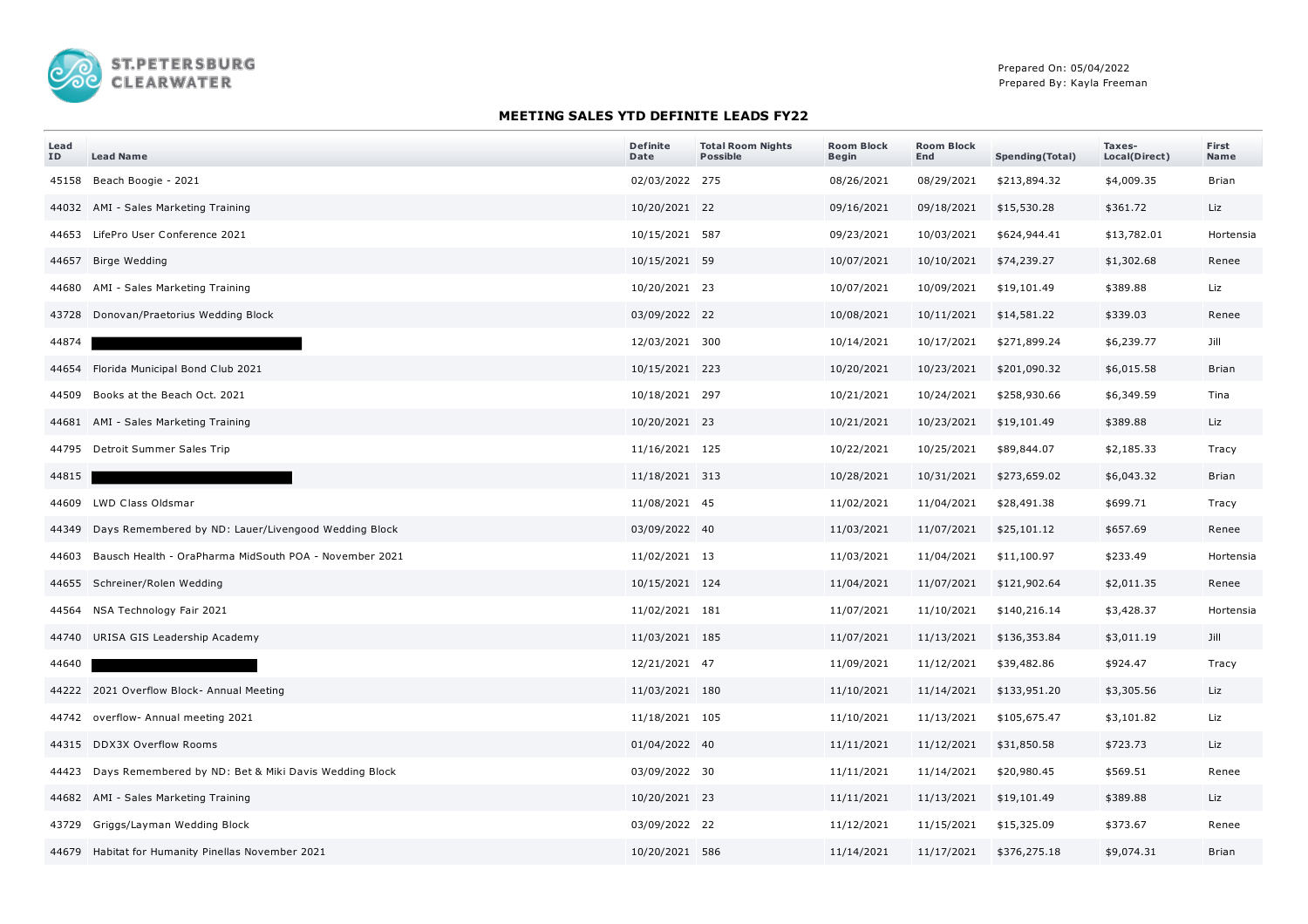| Lead<br>ID | <b>Lead Name</b>                                                       | <b>Definite</b><br>Date | <b>Total Room Nights</b><br><b>Possible</b> | <b>Room Block</b><br><b>Begin</b> | <b>Room Block</b><br>End | Spending(Total) | Taxes-<br>Local(Direct) | First<br>Name |
|------------|------------------------------------------------------------------------|-------------------------|---------------------------------------------|-----------------------------------|--------------------------|-----------------|-------------------------|---------------|
| 44812      |                                                                        | 11/18/2021 690          |                                             | 11/14/2021                        | 11/19/2021               | \$602,033.40    | \$13,740.54             | Brian         |
|            | 44843 2021 MTE Tournament - St. Pete                                   | 11/23/2021 72           |                                             | 11/17/2021                        | 11/21/2021               | \$63,520.44     | \$1,440.76              | Hortensia     |
| 44744      |                                                                        | 11/05/2021 63           |                                             | 11/28/2021                        | 12/01/2021               | \$44,922.03     | \$1,092.66              | Tracy         |
|            | 44621 Clinical Value & Operations Team Meeting                         | 02/10/2022 22           |                                             | 12/01/2021                        | 12/02/2021               | \$21,119.83     | \$592.76                | Jill          |
|            | 44630 Flagstar Bank - December Meeting                                 | 03/01/2022 42           |                                             | 12/05/2021                        | 12/09/2021               | \$32,084.40     | \$747.25                | Jill          |
|            | 44649 MiTek Inc.                                                       | 03/01/2022 17           |                                             | 12/05/2021                        | 12/06/2021               | \$15,135.54     | \$350.20                | Jill          |
| 44143 NEMA |                                                                        | 01/04/2022 57           |                                             | 12/06/2021                        | 12/09/2021               | \$51,719.17     | \$1,258.17              | Liz           |
|            | 44580 CoE Leadership Retreat                                           | 10/14/2021 25           |                                             | 12/06/2021                        | 12/08/2021               | \$21,609.08     | \$503.38                | Tracy         |
|            | 44683 AMI - Sales Marketing Training                                   | 10/20/2021 22           |                                             | 12/09/2021                        | 12/11/2021               | \$16,052.16     | \$365.23                | Liz           |
|            | 44496 BASF - Orlando 2021 Dec                                          | 03/09/2022 32           |                                             | 12/13/2021                        | 12/15/2021               | \$30,904.71     | \$739.43                | Hortensia     |
|            | 44700 Destination CLE - Florida 2021                                   | 10/26/2021 66           |                                             | 12/26/2021                        | 01/01/2022               | \$56,529.77     | \$1,430.67              | Tracy         |
|            | 44948 DB&A Largo                                                       | 03/07/2022 560          |                                             | 01/03/2022                        | 03/31/2022               | \$308,603.31    | \$7,343.00              | <b>Brian</b>  |
| 44880      | 2022 FL Fast Start                                                     | 12/16/2021 16           |                                             | 01/06/2022                        | 01/07/2022               | \$15,851.49     | \$448.50                | <b>Brian</b>  |
| 44839      | Miller Electric (ITW)                                                  | 12/10/2021 112          |                                             | 01/10/2022                        | 01/14/2022               | \$91,832.43     | \$2,186.31              | Jill          |
|            | 44754 Belimo OEM Meeting                                               | 12/07/2021 36           |                                             | 01/11/2022                        | 01/12/2022               | \$30,377.24     | \$731.79                | Hortensia     |
|            | 44802 2022 FTAP Kick Off Meeting (Pall Corp a Danaher OpCo)            | 03/09/2022 60           |                                             | 01/12/2022                        | 01/14/2022               | \$47,218.34     | \$1,124.99              | Hortensia     |
|            | 44121 Days Remembered by ND: Salib/Ibrahim Wedding Block               | 03/09/2022 50           |                                             | 01/14/2022                        | 01/16/2022               | \$35,741.42     | \$891.81                | Renee         |
| 44372      |                                                                        | 01/04/2022 780          |                                             | 01/14/2022                        | 01/23/2022               | \$747,616.53    | \$14,798.54             | Hortensia     |
|            | 44834 CESA Heads Retreat 2022                                          | 12/21/2021 161          |                                             | 01/14/2022                        | 01/20/2022               | \$175,488.01    | \$4,626.88              | Tracy         |
| 44232      | Focus School Software-Users Conference-Feb 2022                        | 02/14/2022 853          |                                             | 01/17/2022                        | 01/20/2022               | \$698,057.93    | \$14,917.74             | Tina          |
|            | 44469 CCS Medical Sales Kick Off                                       | 10/19/2021 132          |                                             | 01/18/2022                        | 01/20/2022               | \$101,604.86    | \$2,423.26              | Tracy         |
|            | 45010 MAPA LT Calibration & Offsite                                    | 02/16/2022 23           |                                             | 01/18/2022                        | 01/21/2022               | \$23,282.50     | \$586.50                | Hortensia     |
|            | 44898 FC Cincinnati January Meeting 2022                               | 12/09/2021 1,350        |                                             | 01/24/2022                        | 02/17/2022               | \$1,007,812.71  | \$26,583.81             | Jill          |
| 43904      | Corelogic Spatial and Insurance Symposium 2022                         | 03/14/2022 577          |                                             | 01/26/2022                        | 01/28/2022               | \$625,156.11    | \$16,273.51             | Hortensia     |
|            | 44579 Apple Moving Annual Meeting                                      | 10/08/2021 76           |                                             | 01/26/2022                        | 01/28/2022               | \$63,178.23     | \$1,724.56              | Tracy         |
| 43737      | Women in Manufacturing Association - Winter Leadership Conference 2022 | 03/01/2022 397          |                                             | 01/31/2022                        | 02/04/2022               | \$358,661.11    | \$8,218.60              | Jill          |
|            | 44741 NACM Heartland Agricultural & Biofuels Meeting                   | 11/03/2021 213          |                                             | 01/31/2022                        | 02/03/2022               | \$197,702.22    | \$4,747.14              | Jill          |
| 44267      | MISO Transmission Owners - 2022 Annual Planning Meeting                | 03/01/2022 115          |                                             | 02/02/2022                        | 02/04/2022               | \$118,331.56    | \$3,114.71              | Jill          |
| 44783      |                                                                        | 11/15/2021 209          |                                             | 02/02/2022                        | 02/05/2022               | \$210,528.49    | \$5,819.81              | <b>Brian</b>  |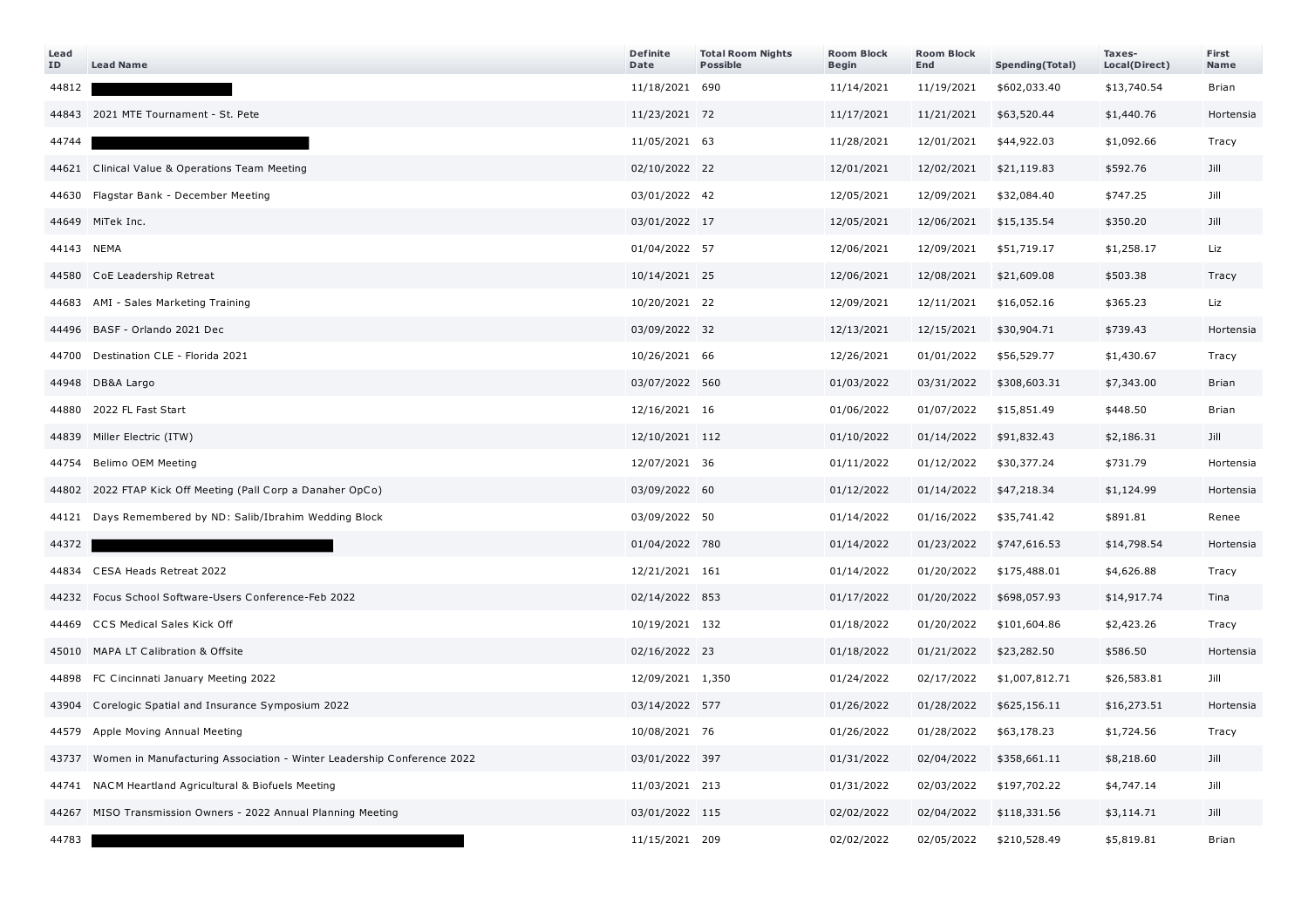| Lead<br>ID | <b>Lead Name</b>                                                            | <b>Definite</b><br>Date | <b>Total Room Nights</b><br><b>Possible</b> | <b>Room Block</b><br>Begin | <b>Room Block</b><br>End | Spending(Total) | Taxes-<br>Local(Direct) | First<br>Name |
|------------|-----------------------------------------------------------------------------|-------------------------|---------------------------------------------|----------------------------|--------------------------|-----------------|-------------------------|---------------|
| 44778      |                                                                             | 01/03/2022 336          |                                             | 02/04/2022                 | 02/09/2022               | \$369,088.11    | \$9,237.80              | Tracy         |
|            | 44597 SWANA 2022 Winter Conference                                          | 11/15/2021 324          |                                             | 02/05/2022                 | 02/09/2022               | \$235,837.12    | \$5,534.27              | <b>Brian</b>  |
| 45147      | 2022 FHLB Topeka Meeting                                                    | 02/03/2022 432          |                                             | 02/05/2022                 | 02/10/2022               | \$406,307.69    | \$10,402.18             | Jill          |
|            | 44929 St. Mark Retreat 2022                                                 | 03/01/2022 48           |                                             | 02/06/2022                 | 02/10/2022               | \$44,978.24     | \$1,269.76              | Hortensia     |
|            | 44614 ITW LI Feb 2022                                                       | 01/29/2022 79           |                                             | 02/07/2022                 | 02/11/2022               | \$73,081.76     | \$1,706.15              | Jill          |
| 44844      | REVISED DATES: Coloplast Corp. RSD Meeting                                  | 02/04/2022 97           |                                             | 02/07/2022                 | 02/09/2022               | \$86,743.39     | \$2,047.17              | Jill          |
| 44790      | Board of Directors Strategic Planning Meeting                               | 03/10/2022 42           |                                             | 02/10/2022                 | 02/13/2022               | \$44,423.99     | \$1,226.28              | Jill          |
| 44963      | <b>Omnicell Executive Meeting</b>                                           | 01/21/2022 77           |                                             | 02/13/2022                 | 02/17/2022               | \$83,418.05     | \$2,562.11              | Tracy         |
| 44723      | Global Sales Meeting Feb 2022 80236                                         | 03/10/2022 188          |                                             | 02/14/2022                 | 02/17/2022               | \$140,538.11    | \$3,588.20              | Jill          |
|            | 44760 Del Monte - National Account F23 Team Meeting - 2022                  | 03/01/2022 36           |                                             | 02/14/2022                 | 02/16/2022               | \$29,766.71     | \$809.49                | <b>Brian</b>  |
| 43665      | Herzing Annual Meeting 2022                                                 | 03/01/2022 335          |                                             | 02/15/2022                 | 02/18/2022               | \$321,264.12    | \$8,661.86              | Jill          |
| 44627      | CANENA THSC 121A GR/WG2                                                     | 02/17/2022 24           |                                             | 02/15/2022                 | 02/16/2022               | \$19,429.66     | \$553.82                | Liz           |
|            | 44871 Central Valley Ag (CVA) 2022 Incentive Trip                           | 12/03/2021 394          |                                             | 02/15/2022                 | 02/21/2022               | \$402,566.21    | \$9,541.93              | Jill          |
| 45215      | PR0043 Clearwater FEB & MAR Berthing                                        | 03/09/2022 900          |                                             | 02/17/2022                 | 03/21/2022               | \$499,530.33    | \$11,831.09             | Liz           |
|            | 44628 SC 121A TAG Transfer Switch Committee                                 | 02/17/2022 24           |                                             | 02/21/2022                 | 02/23/2022               | \$20,252.68     | \$558.55                | Liz           |
| 45044      | Right at Home - PG - M - Tampa                                              | 02/24/2022 71           |                                             | 02/21/2022                 | 02/25/2022               | \$64,652.51     | \$1,572.14              | Jill          |
| 43823      | ACAD 2022 Annual Meeting                                                    | 11/01/2021 530          |                                             | 02/22/2022                 | 02/25/2022               | \$418,988.01    | \$9,985.66              | Tina          |
| 45061      | MHE District Manager Meeting (Feb 2022)                                     | 02/08/2022 20           |                                             | 02/22/2022                 | 02/23/2022               | \$23,286.98     | \$694.18                | Jill          |
| 45220      | Great Plains Medallion Program                                              | 02/15/2022 268          |                                             | 02/22/2022                 | 02/28/2022               | \$303,276.28    | \$7,572.67              | Jill          |
| 45048      | V-Forward Indy Car Sponsor St Pete Race                                     | 03/02/2022 114          |                                             | 02/24/2022                 | 02/27/2022               | \$186,199.41    | \$6,286.08              | Jill          |
| 45062      | Arctic Wolf Grand Prix Event 2022                                           | 02/22/2022 32           |                                             | 02/24/2022                 | 02/27/2022               | \$48,562.05     | \$1,635.97              | Jill          |
| 44249      | 2022 Spring Coal Forum                                                      | 10/20/2021 171          |                                             | 02/26/2022                 | 03/01/2022               | \$175,907.78    | \$4,662.08              | Liz           |
| 45084      |                                                                             | 01/20/2022 65           |                                             | 03/05/2022                 | 03/09/2022               | \$62,712.00     | \$1,640.85              | Jill          |
|            | 44626 NEMA IS-IA Subcomm8ittee 4 and CANENA THSC 121 A MT                   | 12/10/2021 18           |                                             | 03/07/2022                 | 03/09/2022               | \$15,009.48     | \$403.22                | Liz           |
| 44960      | AmeriLife - Drive for Success Partner Orientation - Mar 2022                | 02/11/2022 115          |                                             | 03/15/2022                 | 03/17/2022               | \$119,140.77    | \$2,982.15              | Tracy         |
| 45131      | Krabbe Translational Research Meeting 2022                                  | 02/01/2022 120          |                                             | 03/15/2022                 | 03/17/2022               | \$111,560.71    | \$2,629.86              | Jill          |
| 45133      | The Big Ask Spring Break 2022                                               | 02/16/2022 123          |                                             | 03/18/2022                 | 03/21/2022               | \$86,976.06     | \$2,251.89              | Hortensia     |
| 45347      | SISO CEO Summit 2022                                                        | 03/09/2022 1,046        |                                             | 03/18/2022                 | 03/24/2022               | \$1,159,677.92  | \$28,776.43             | Tina          |
|            | 45238 American Academy of Advertising 2021 Annual Conference (Held in 2022) | 02/17/2022 620          |                                             | 03/22/2022                 | 03/28/2022               | \$488,476.02    | \$12,460.27             | <b>Brian</b>  |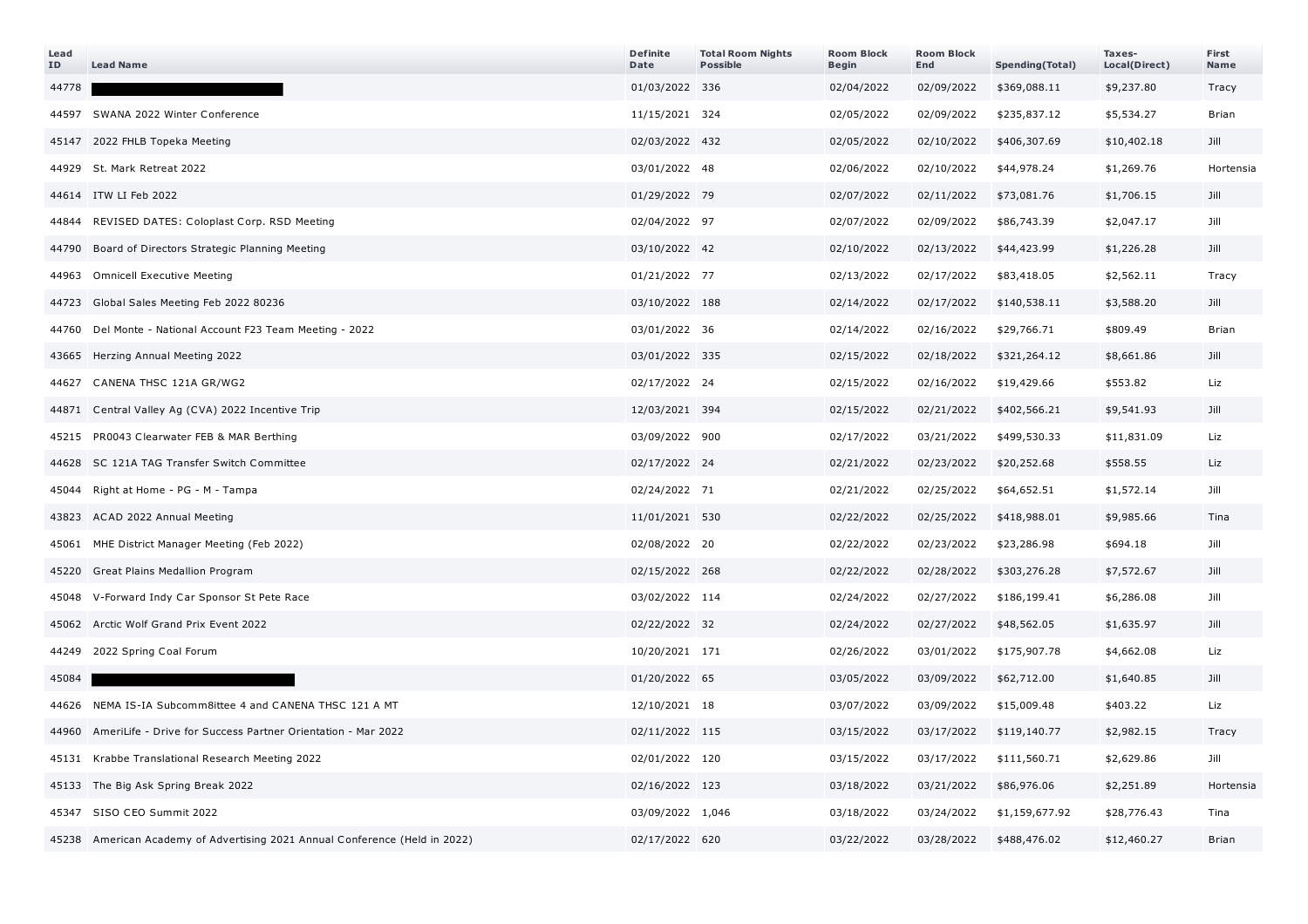| Lead<br>ΙD | <b>Lead Name</b>                                                   | <b>Definite</b><br>Date | <b>Total Room Nights</b><br><b>Possible</b> | <b>Room Block</b><br>Begin | <b>Room Block</b><br>End | Spending(Total) | Taxes-<br>Local(Direct) | First<br>Name |
|------------|--------------------------------------------------------------------|-------------------------|---------------------------------------------|----------------------------|--------------------------|-----------------|-------------------------|---------------|
| 45341      | Amazon St. Petersburg; AMZL WHS Field Leaders Conference; 03/22 NH | 03/24/2022 51           |                                             | 03/22/2022                 | 03/24/2022               | \$44,588.20     | \$1,050.77              | Tracy         |
| 43907      | 46th Annual Dispatchers Convention                                 | 11/05/2021 675          |                                             | 03/23/2022                 | 03/26/2022               | \$733,622.16    | \$19,025.23             | Hortensia     |
| 44999      | Advanced Operations Meeting South                                  | 02/18/2022 171          |                                             | 03/23/2022                 | 03/26/2022               | \$171,426.33    | \$4,251.06              | Hortensia     |
|            | 44944 2022 Cost Principles Committee Meeting                       | 01/27/2022 238          |                                             | 03/28/2022                 | 04/01/2022               | \$231,396.87    | \$5,680.28              | Liz           |
| 45211      |                                                                    | 02/11/2022 227          |                                             | 03/29/2022                 | 04/02/2022               | \$246,359.39    | \$6,819.28              | Tracy         |
|            | 44002 Thermo King Commercial Meeting 2022                          | 01/19/2022 476          |                                             | 04/03/2022                 | 04/07/2022               | \$438,490.55    | \$10,236.88             | Jill          |
| 45208      |                                                                    | 02/11/2022 45           |                                             | 04/04/2022                 | 04/08/2022               | \$42,961.25     | \$1,057.45              | Tracy         |
|            | 45361 ACPOC Annual 2022 Meeting                                    | 03/11/2022 364          |                                             | 04/06/2022                 | 04/09/2022               | \$284,414.07    | \$7,848.14              | Jill          |
|            | 45146 Media Co-Op                                                  | 03/17/2022 9            |                                             | 04/07/2022                 | 04/09/2022               | \$6,352.80      | \$148.19                | Liz           |
|            | 44005 Berkhimer/Bishop Wedding Room Block                          | 03/10/2022 60           |                                             | 04/08/2022                 | 04/10/2022               | \$44,922.05     | \$1,164.64              | Renee         |
| 45210      |                                                                    | 02/11/2022 174          |                                             | 04/19/2022                 | 04/23/2022               | \$183,560.25    | \$4,970.92              | Tracy         |
| 45434      |                                                                    | 03/23/2022 30           |                                             | 04/19/2022                 | 04/21/2022               | \$31,417.40     | \$846.32                | Tracy         |
| 45359      | ASNTR 2022 Conference                                              | 03/11/2022 265          |                                             | 04/26/2022                 | 05/01/2022               | \$289,717.83    | \$5,924.82              | <b>Brian</b>  |
| 44608      | Globallee Vacation                                                 | 11/05/2021 66           |                                             | 04/28/2022                 | 05/01/2022               | \$67,765.60     | \$1,823.27              | Tracy         |
|            | 42463 Dillon/ Hibbitt Wedding                                      | 03/16/2022 49           |                                             | 04/29/2022                 | 05/01/2022               | \$49,442.53     | \$1,308.72              | Renee         |
| 43999      | VGM Group Essentially Women Conference                             | 03/01/2022 363          |                                             | 04/29/2022                 | 05/04/2022               | \$320,111.50    | \$7,109.28              | Jill          |
|            | 45445 Gemayel/Buller Wedding                                       | 03/24/2022 60           |                                             | 04/29/2022                 | 05/01/2022               | \$49,633.30     | \$1,070.88              | Renee         |
| 44409      |                                                                    | 11/23/2021 514          |                                             | 05/07/2022                 | 05/13/2022               | \$562,537.95    | \$13,062.11             | Hortensia     |
|            | 44759 2022 National Sales Meeting                                  | 11/05/2021 403          |                                             | 05/07/2022                 | 05/11/2022               | \$424,457.18    | \$10,694.81             | Hortensia     |
| 45467      | Beta Sigma Phi Florida State Convention 2022                       | 03/25/2022 326          |                                             | 05/11/2022                 | 05/15/2022               | \$193,965.43    | \$5,022.38              | Hortensia     |
|            | 44872 TierPoint Presidents Club 2022                               | 12/03/2021 157          |                                             | 05/14/2022                 | 05/19/2022               | \$186,193.02    | \$4,822.92              | Jill          |
|            | 45486 HFMA FL Spring Conference 2022                               | 03/29/2022 426          |                                             | 05/15/2022                 | 05/18/2022               | \$392,550.30    | \$9,473.11              | <b>Brian</b>  |
| 45008      |                                                                    | 02/18/2022 484          |                                             | 05/18/2022                 | 05/23/2022               | \$529,949.94    | \$14,247.73             | Tracy         |
|            | 45398 ASNM Annual Meeting 2022                                     | 03/17/2022 260          |                                             | 05/18/2022                 | 05/21/2022               | \$249,675.84    | \$6,203.79              | Jill          |
|            | 45498 DCI MD 2022 Conference                                       | 03/30/2022 575          |                                             | 05/18/2022                 | 05/22/2022               | \$517,090.48    | \$13,075.12             | Tina          |
|            | 44464 2022 FL Section ASABE                                        | 01/06/2022 349          |                                             | 05/19/2022                 | 05/22/2022               | \$260,224.01    | \$6,469.10              | <b>Brian</b>  |
| 44811      |                                                                    | 11/18/2021 1,548        |                                             | 05/22/2022                 | 05/28/2022               | \$1,605,204.71  | \$35,221.97             | Liz           |
|            | 44557 M3 Accounting Services Partners' Meeting 2022                | 10/01/2021 773          |                                             | 06/10/2022                 | 06/15/2022               | \$809,415.72    | \$19,420.69             | Tina          |
| 44813      |                                                                    | 11/18/2021 600          |                                             | 06/11/2022                 | 06/16/2022               | \$594,479.58    | \$13,633.82             | <b>Brian</b>  |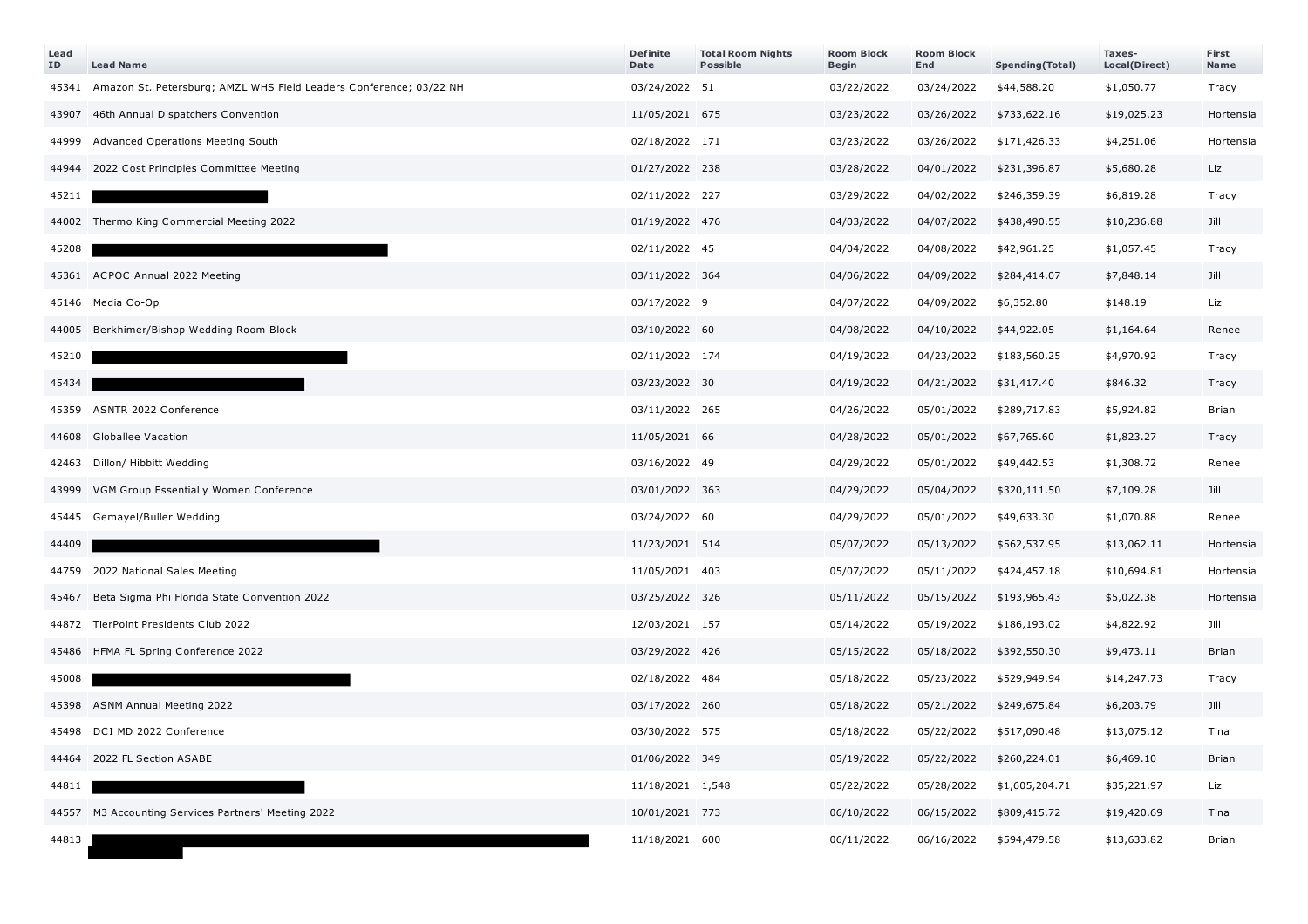| Lead<br>ID | <b>Lead Name</b>                                                  | <b>Definite</b><br>Date | <b>Total Room Nights</b><br><b>Possible</b> | <b>Room Block</b><br>Begin | <b>Room Block</b><br>End | Spending(Total) | Taxes-<br>Local(Direct) | First<br>Name |
|------------|-------------------------------------------------------------------|-------------------------|---------------------------------------------|----------------------------|--------------------------|-----------------|-------------------------|---------------|
| 43631      |                                                                   | 01/05/2022 640          |                                             | 06/17/2022                 | 06/22/2022               | \$589,721.54    | \$15,199.57             | Tina          |
|            | 45351 Florida ISA                                                 | 03/10/2022 515          |                                             | 06/19/2022                 | 06/22/2022               | \$426,828.98    | \$8,450.23              | <b>Brian</b>  |
|            | 45216 2022 Financial Management Seminar                           | 03/29/2022 600          |                                             | 06/25/2022                 | 07/02/2022               | \$595,804.05    | \$15,544.72             | Tina          |
|            | 44610 2022 A&M Partner Meeting                                    | 03/01/2022 227          |                                             | 06/26/2022                 | 06/30/2022               | \$209,812.58    | \$6,004.73              | <b>Brian</b>  |
| 44553      | 2022 Florida Bar Voluntary Bar Leader Conference                  | 11/18/2021 403          |                                             | 07/06/2022                 | 07/11/2022               | \$399,519.40    | \$9,129.43              | <b>Brian</b>  |
|            | 44515 2022 Varsity Spirit Camp FLSP UDA (235351)                  | 12/16/2021 476          |                                             | 07/10/2022                 | 07/14/2022               | \$365,707.52    | \$6,865.82              | Tina          |
|            | 44643 Bad Boy Vendor Meeting 2022                                 | 03/30/2022 244          |                                             | 07/10/2022                 | 07/14/2022               | \$202,120.61    | \$4,276.80              | Tina          |
|            | 44123 OSS 2022                                                    | 01/21/2022 369          |                                             | 07/17/2022                 | 07/19/2022               | \$359,786.36    | \$9,094.92              | Liz           |
|            | 45410 Butts Family Reunion 2022                                   | 03/21/2022 40           |                                             | 07/21/2022                 | 07/25/2022               | \$24,576.54     | \$703.48                | <b>Brian</b>  |
|            | 45258 Turbine Services IWG 2022                                   | 02/22/2022 295          |                                             | 07/25/2022                 | 07/29/2022               | \$243,389.37    | \$5,688.91              | Tina          |
|            | 44500 Bettinger/Smach Wedding Room Block                          | 03/09/2022 22           |                                             | 08/03/2022                 | 08/05/2022               | \$16,866.05     | \$416.17                | Renee         |
| 44535      |                                                                   | 11/18/2021 1,325        |                                             | 08/08/2022                 | 08/15/2022               | \$1,038,010.82  | \$20,232.09             | Hortensia     |
|            | 45159 Beach Boogie - 2022                                         | 02/04/2022 290          |                                             | 08/24/2022                 | 08/28/2022               | \$245,941.26    | \$4,749.15              | Brian         |
|            | 44470 PBS Entrepreneurs Club                                      | 10/11/2021 31           |                                             | 08/25/2022                 | 08/28/2022               | \$30,742.97     | \$842.81                | Tracy         |
|            | 44862 USA Artistic Swimming Annual Convention                     | 03/03/2022 550          |                                             | 09/06/2022                 | 09/12/2022               | \$474,717.58    | \$8,863.18              | Tracy         |
|            | 45170 TLOAF Board of Directors Meeting 2022                       | 02/06/2022 14           |                                             | 09/09/2022                 | 09/10/2022               | \$9,987.12      | \$244.47                | Jill          |
| 44675      | NEWMAC Division III Commissioners Association Sept. 2022          | 02/17/2022 159          |                                             | 09/12/2022                 | 09/16/2022               | \$141,762.28    | \$3,036.93              | Hortensia     |
| 44799      |                                                                   | 11/16/2021 145          |                                             | 09/22/2022                 | 09/24/2022               | \$146,347.59    | \$3,759.61              | Brian         |
|            | 45182 2022 Case Studies - West                                    | 03/12/2022 44           |                                             | 09/28/2022                 | 10/02/2022               | \$45,467.03     | \$1,129.53              | Jill          |
| 45363      | Property Appraisers Association of Florida 2022 Annual Conference | 03/11/2022 123          |                                             | 09/28/2022                 | 09/30/2022               | \$94,846.88     | \$2,385.57              | <b>Brian</b>  |
|            | 44782 2022 TheHomeMag Annual Conference                           | 02/23/2022 616          |                                             | 10/08/2022                 | 10/12/2022               | \$532,427.40    | \$14,797.92             | Brian         |
| 45260      | GM/SW KFC Franchisee Associations' Super Regional Meeting         | 02/23/2022 585          |                                             | 10/09/2022                 | 10/13/2022               | \$557,999.29    | \$13,898.35             | Jill          |
| 44529      | NASEO 2022 ANNUAL MEETING FLORIDA                                 | 01/18/2022 350          |                                             | 10/11/2022                 | 10/15/2022               | \$308,168.52    | \$6,139.35              | Liz           |
| 45333      |                                                                   | 03/07/2022 270          |                                             | 10/31/2022                 | 11/04/2022               | \$235,962.12    | \$4,929.30              | Tracy         |
|            | 44863 ConMed - Canadian Arthroscopy Meeting -2022                 | 02/16/2022 389          |                                             | 11/02/2022                 | 11/08/2022               | \$410,095.09    | \$10,710.32             | Hortensia     |
| 44562      | King High School Class of 72 Reunion                              | 03/16/2022 161          |                                             | 11/04/2022                 | 11/07/2022               | \$187,711.62    | \$3,416.34              | Hortensia     |
|            | 45121 2022 NCVH St Pete/Clearwater Regional Meeting               | 03/30/2022 44           |                                             | 11/04/2022                 | 11/05/2022               | \$59,377.20     | \$1,061.04              | Tina          |
| 44463      | Florida Polygraph Association Seminar November 2022               | 12/06/2021 454          |                                             | 11/16/2022                 | 11/20/2022               | \$284,501.03    | \$5,902.25              | <b>Brian</b>  |
|            | 44806 Weisbeck wedding, FL                                        | 03/10/2022 122          |                                             | 11/17/2022                 | 11/20/2022               | \$133,696.52    | \$3,262.86              | Renee         |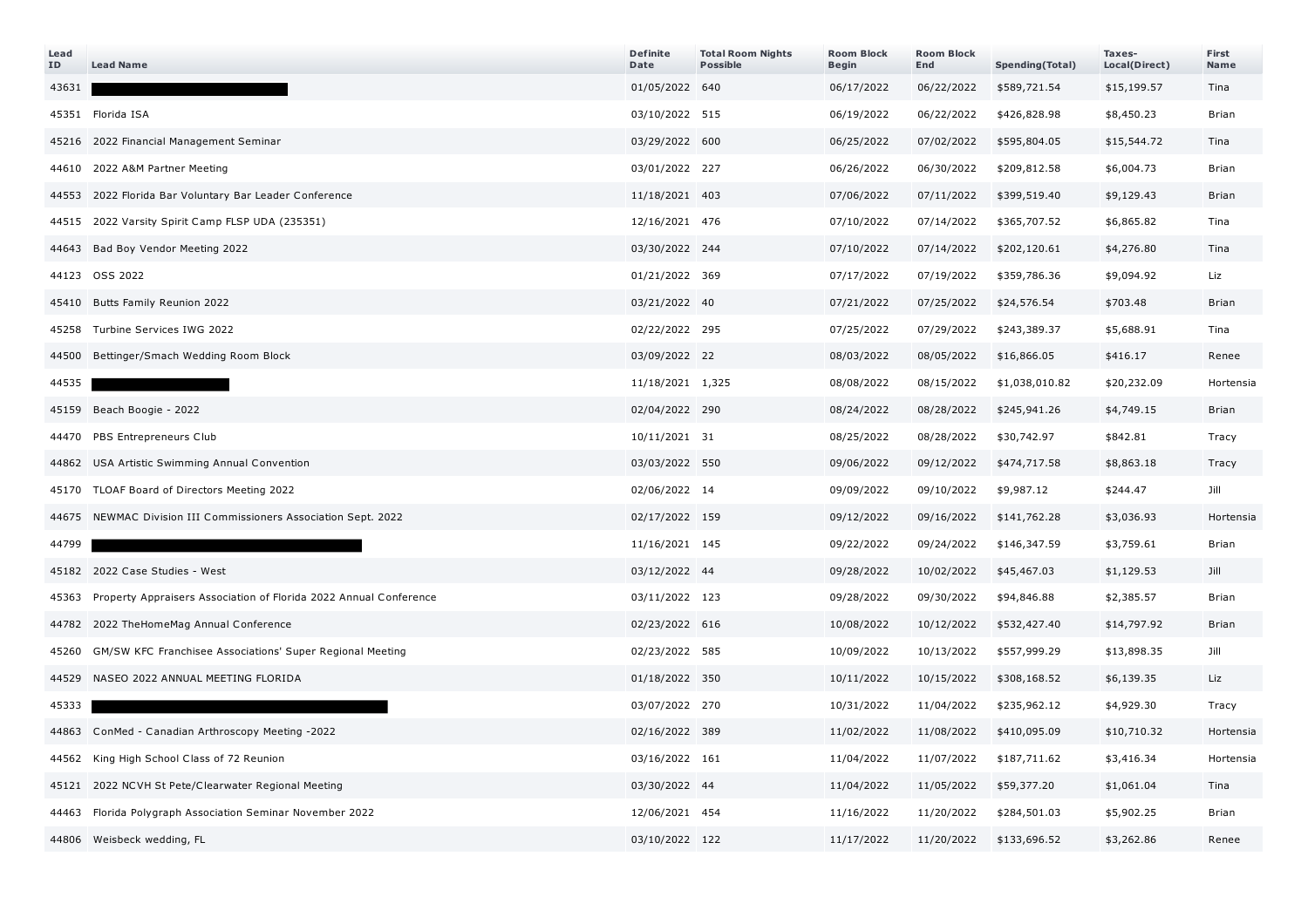| Lead<br>ID | <b>Lead Name</b>                                                    | <b>Definite</b><br>Date | <b>Total Room Nights</b><br><b>Possible</b> | <b>Room Block</b><br>Begin | <b>Room Block</b><br>End | Spending(Total) | Taxes-<br>Local(Direct) | First<br>Name |
|------------|---------------------------------------------------------------------|-------------------------|---------------------------------------------|----------------------------|--------------------------|-----------------|-------------------------|---------------|
|            | 45112 Rebound Retreat 2022                                          | 01/27/2022 311          |                                             | 11/19/2022                 | 11/24/2022               | \$187,221.30    | \$4,236.02              | Hortensia     |
|            | 44354 Musculoskeletal Tumor Society Annual Meeting                  | 03/10/2022 509          |                                             | 11/29/2022                 | 12/02/2022               | \$517,258.29    | \$11,666.69             | Jill          |
|            | 45365 NAAC 2022                                                     | 03/11/2022 500          |                                             | 12/05/2022                 | 12/08/2022               | \$398,612.70    | \$10,039.29             | Jill          |
|            | 45358 HealthCare Appraisors 2022 Annual Conference                  | 03/11/2022 342          |                                             | 12/06/2022                 | 12/11/2022               | \$285,728.65    | \$8,351.45              | <b>Brian</b>  |
|            | 44578 Pawtree Legacy 2023                                           | 12/06/2021 140          |                                             | 01/10/2023                 | 01/14/2023               | \$136,890.16    | \$2,879.87              | Tracy         |
| 44373      |                                                                     | 01/04/2022 780          |                                             | 01/13/2023                 | 01/22/2023               | \$757,910.39    | \$14,875.79             | Hortensia     |
| 44475      |                                                                     | 10/04/2021 583          |                                             | 01/24/2023                 | 01/28/2023               | \$448,595.18    | \$11,296.92             | Tracy         |
|            | 44780 AFMRD January 2023 Board Meeting                              | 12/17/2021 42           |                                             | 01/24/2023                 | 01/27/2023               | \$38,433.98     | \$932.31                | Jill          |
| 44317      |                                                                     | 11/18/2021 1,003        |                                             | 01/28/2023                 | 02/05/2023               | \$930,375.23    | \$21,385.24             | Hortensia     |
|            | 45237 Joint Committee Meeting 2023                                  | 03/29/2022 475          |                                             | 01/30/2023                 | 02/02/2023               | \$533,448.67    | \$14,653.01             | Liz           |
|            | 44838 Henkel 2023 Commercial Meeting (Beauty Division)              | 11/23/2021 812          |                                             | 02/04/2023                 | 02/11/2023               | \$900,520.06    | \$21,244.25             | Hortensia     |
|            | 45459 2023 February Winter Board Committee Meeting                  | 03/24/2022 599          |                                             | 02/08/2023                 | 02/17/2023               | \$420,681.77    | \$8,817.41              | Hortensia     |
| 43928      | Radian 2023 Sales Conference                                        | 03/10/2022 567          |                                             | 02/12/2023                 | 02/15/2023               | \$620,320.38    | \$17,377.65             | Hortensia     |
| 44984      |                                                                     | 01/04/2022 125          |                                             | 02/15/2023                 | 02/18/2023               | \$145,031.78    | \$2,579.85              | Tina          |
|            | 44563 AOLP 2023 Annual Conference                                   | 03/09/2022 370          |                                             | 02/20/2023                 | 02/25/2023               | \$374,575.94    | \$8,536.35              | Hortensia     |
|            | 45287 AWPA-2023 Annual Meeting                                      | 02/28/2022 514          |                                             | 02/24/2023                 | 03/02/2023               | \$560,449.34    | \$13,689.57             | Liz           |
|            | 44376 FCIAAO - Annual Conference 2023                               | 12/09/2021 1,093        |                                             | 04/16/2023                 | 04/21/2023               | \$971,236.73    | \$18,941.66             | Liz           |
|            | 44450 Dot Foods - AFM - April 2023                                  | 12/06/2021 117          |                                             | 04/20/2023                 | 04/23/2023               | \$134,174.51    | \$3,531.79              | Jill          |
|            | 45285 Med City Anesthesia Seminars                                  | 03/14/2022 284          |                                             | 04/23/2023                 | 04/26/2023               | \$322,984.02    | \$9,026.00              | Jill          |
|            | 45219 International Association of Legions of Honor Conference 2023 | 02/15/2022 367          |                                             | 04/24/2023                 | 04/30/2023               | \$285,979.02    | \$5,590.51              | Hortensia     |
|            | 45267 The Florida Bar 2023 Tax Section Annual Meeting               | 02/24/2022 139          |                                             | 04/26/2023                 | 04/30/2023               | \$122,166.15    | \$3,723.96              | Brian         |
|            | 44465 2022 Performance Impact Summit                                | 03/09/2022 260          |                                             | 05/01/2023                 | 05/03/2023               | \$242,498.24    | \$6,162.19              | Liz           |
| 44910      |                                                                     | 03/31/2022 969          |                                             | 05/05/2023                 | 05/11/2023               | \$1,017,238.88  | \$24,936.26             | Tracy         |
| 44730      |                                                                     | 11/02/2021 1,280        |                                             | 05/06/2023                 | 05/10/2023               | \$1,002,255.20  | \$23,025.32             | Tina          |
|            | 44113 NAEO 2023 Conference                                          | 10/13/2021 562          |                                             | 05/29/2023                 | 06/03/2023               | \$435,146.49    | \$7,910.77              | Tracy         |
| 44985      |                                                                     | 01/05/2022 124          |                                             | 06/14/2023                 | 06/17/2023               | \$144,718.16    | \$2,565.24              | Tina          |
| 44731      |                                                                     | 11/02/2021 2,720        |                                             | 06/16/2023                 | 06/25/2023               | \$2,047,601.62  | \$47,634.19             | Tina          |
| 44536      |                                                                     | 03/14/2022 1,325        |                                             | 08/07/2023                 | 08/16/2023               | \$1,131,535.98  | \$20,802.71             | Hortensia     |
|            | 45161 Beach Boogie - 2023                                           | 02/03/2022 138          |                                             | 08/23/2023                 | 08/27/2023               | \$188,637.51    | \$2,813.15              | Brian         |